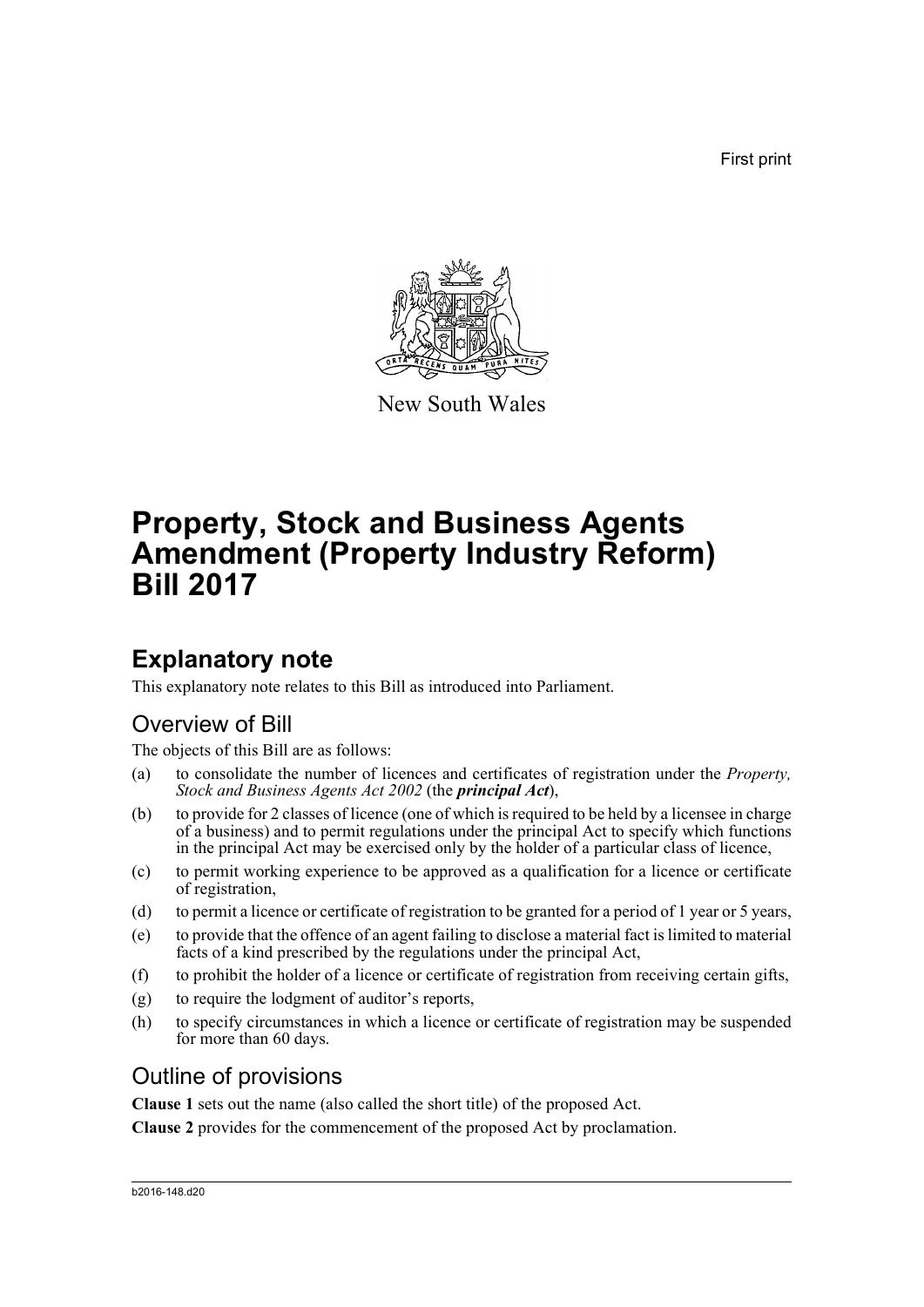### **Schedule 1 Amendment of Property, Stock and Business Agents Act 2002 No 66**

**Schedule 1 [3]** omits a number of definitions from the *Property, Stock and Business Agents Act 2002* (the *principal Act*) and inserts new definitions. This reflects the reduction in the number of licences and certificates of registration under the principal Act, with the removal of separate licences and certificates of registration for business agents and on-site residential property managers and instead consolidating these with real estate agents and the consolidation of community managing agents with strata managing agents. The amendment also reflects a change in terminology for the persons required to hold certificates of registration. These are changed from salespersons or registered managers to assistant agents. Some of the definitions inserted include *agent* (being a real estate agent, stock and station agent or strata managing agent), *assistant agent* (being an assistant real estate agent, assistant stock and station agent or assistant strata managing agent), *regulated functions* (being the functions of an agent) and *real estate agent* (being a person who for reward exercises real estate agent functions in the course of carrying on a business). **Schedule 1 [11], [14], [17], [19], [25], [28], [32]–[34], [37] and [38]** make amendments to give effect to the consolidated licences and certificates of registration and the change of terminology.

**Schedule 1 [8]** inserts proposed sections 3A and 3B into the principal Act. Proposed section 3A sets out the functions that are real estate agent functions. These are functions that were previously the functions of real estate agents (*real estate sale or leasing functions*), business agents (*business agent functions*) and on-site residential property managers (*on-site residential property manager functions*). Proposed section 3B sets out who is a strata managing agent. These include persons exercising functions that were previously those exercised by strata managing agents and community managing agents. **Schedule 1 [4]** makes a consequential amendment.

**Schedule 1 [5], [6] and [9]** make amendments consequential on the removal of the separate business agent licence and the requirement for persons exercising business agent functions to hold a real estate agent licence. **Schedule 1 [1] and [2]** amend the long title and the name of the Act as a consequence of removal of the concept of business agents.

**Schedule 1 [13] and [15]** provide that an agent who holds a licence may be referred to as a licensed agent and an assistant agent who holds a certificate of registration may be referred to as a registered agent.

**Schedule 1 [25]** also permits the *Secretary* (being the Commissioner of Fair Trading) to issue a licence (other than a corporation licence) as a class 1 licence or a class 2 licence. **Schedule 1 [12], [20] and [22]** make consequential amendments.

**Schedule 1 [16]** permits the regulations under the principal Act to prescribe that specified regulated functions may be exercised only by or under the supervision of the holder of a licence or the holder of a licence of a particular class. The regulations may also prescribe that references in the principal Act to the holder of a licence are to be construed as references to the holder of a licence of a particular class.

**Schedule 1 [30]** specifies that the holder of a class 1 licence must be in charge of any business carried on under a licence. This means that if the business owner holds a corporation licence or a class 2 licence, the business owner must employ an individual who holds a class 1 licence of a kind that would permit the employed individual to carry on that business. **Schedule 1 [18]** makes a consequential amendment.

**Schedule 1 [21]** permits the Minister for Innovation and Better Regulation (the *Minister*) to approve specified working experience as a qualification for a licence or certificate of registration.

**Schedule 1 [27]** makes it clear that conditions of a licence or certificate of registration can prohibit the holder from exercising specified functions or functions other than specified functions.

**Schedule 1 [29]** permits a licence or certificate of registration to be granted for a period of 1 year or 5 years.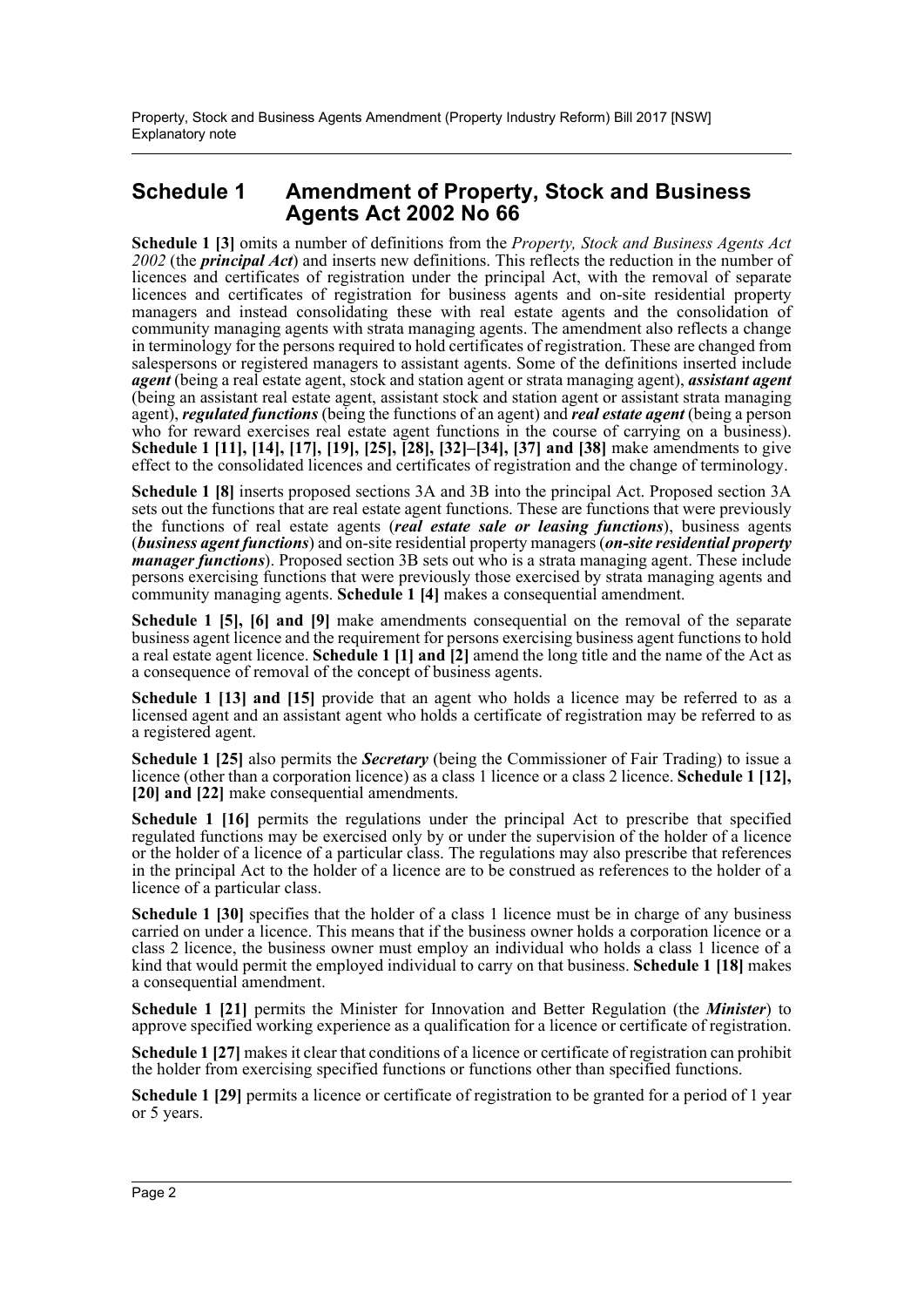Property, Stock and Business Agents Amendment (Property Industry Reform) Bill 2017 [NSW] Explanatory note

**Schedule 1 [35]** limits the offence of an agent failing to disclose a material fact to material facts of a kind prescribed by the regulations under the principal Act.

**Schedule 1 [36]** creates an offence (maximum penalty \$2,200) if the holder of a licence or certificate of registration requests or accepts a gift or other benefit in circumstances that may reasonably be considered to give rise to a conflict of interest. Things provided by an employer, under an agency agreement or under a prescribed amount are exempt as are things of a kind prescribed by the regulations under the principal Act.

Schedule 1 [40] requires auditors' reports of audits of licensees, former licensees or personal representatives of licensees to be lodged with the Secretary.

**Schedule 1 [41]** specifies circumstances in which a licence or certificate of registration may be suspended for more than 60 days such as in the case of suspensions relating to a failure to lodge an audit report (in which case the suspension may be imposed until the failure is remedied). If the Secretary considers that the grounds for disciplinary action to which the suspension relates are serious, the suspension may be imposed for such time as required to enable the Secretary to investigate the matter. **Schedule 1 [42]** provides that in the case of a suspension of more than 60 days for the purposes of an investigation, the Secretary must, as soon as practicable after imposing the suspension, afford the person who is suspended an opportunity to be heard.

**Schedule 1 [3], [23], [24] and [31]** permit the regulations under the principal Act to prescribe what Acts of other jurisdictions correspond to the principal Act and remove duplicate provisions.

**Schedule 1 [7] and [10]** move a provision relating to notes.

**Schedule 1 [11], [13] and [20]** also replace references to natural persons with references to individuals to make terminology in the principal Act more consistent.

**Schedule 1 [26]** corrects terminology.

**Schedule 1 [39]** omits a provision that has been made redundant by the inclusion of definitions of *association* and *owners corporation* for the whole of the principal Act by Schedule 1 [3].

**Schedule 1 [44]** inserts a number of savings and transitional provisions consequent on the other amendments contained in Schedule 1. **Schedule 1 [43]** updates a Schedule heading.

### **Schedule 2 Consequential amendments to other Acts**

**Schedule 2** contains amendments to other Acts consequential on the change of the name of the principal Act and other amendments contained in Schedule 1.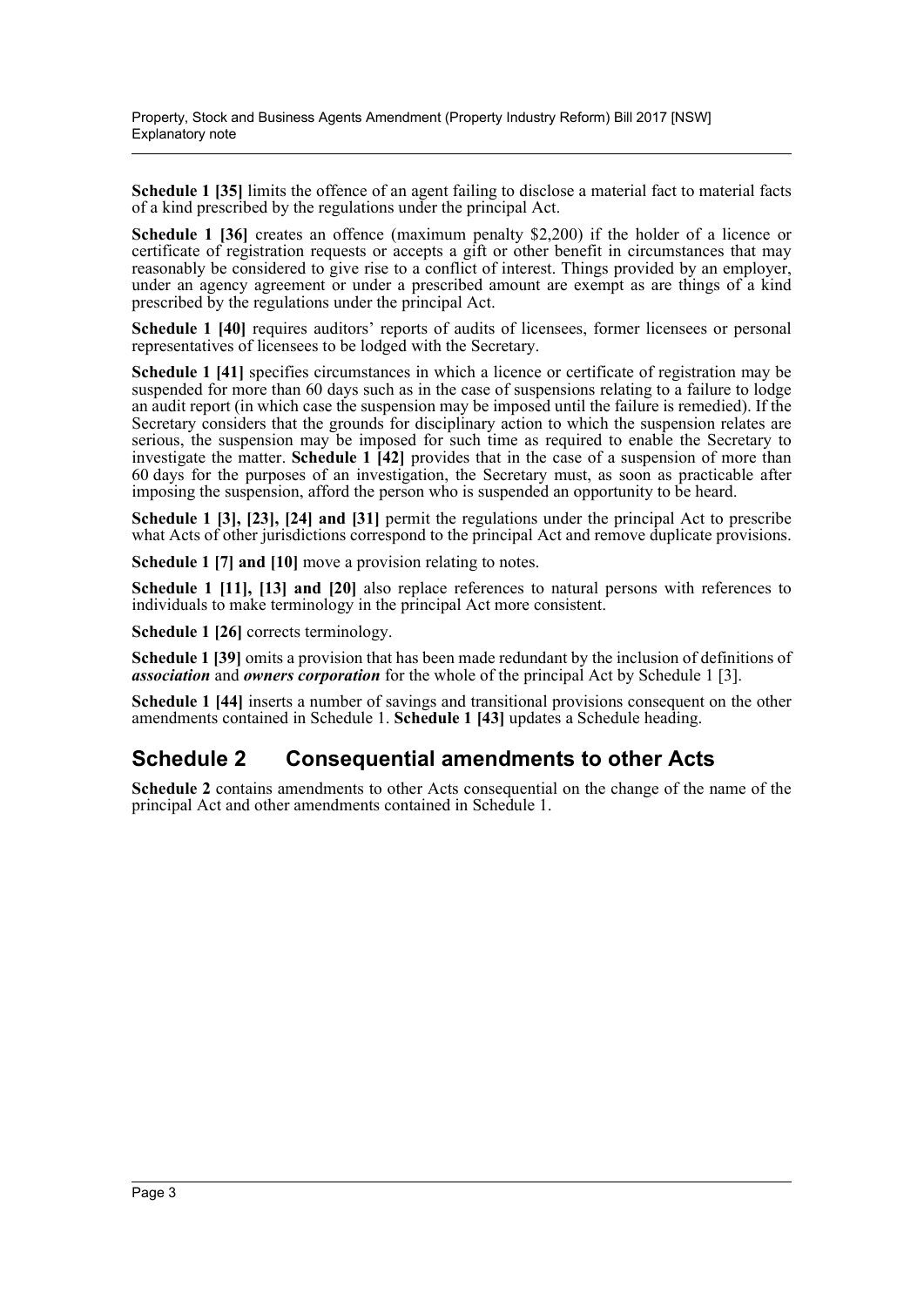First print



New South Wales

# **Property, Stock and Business Agents Amendment (Property Industry Reform) Bill 2017**

## **Contents**

|                   |                                                                  | Page |
|-------------------|------------------------------------------------------------------|------|
|                   |                                                                  |      |
|                   | Name of Act                                                      |      |
|                   | Commencement                                                     | ◠    |
| Schedule 1        | <b>Amendment of Property, Stock and Business Agents Act 2002</b> |      |
|                   | No 66                                                            |      |
| <b>Schedule 2</b> | <b>Consequential amendments to other Acts</b>                    | 15   |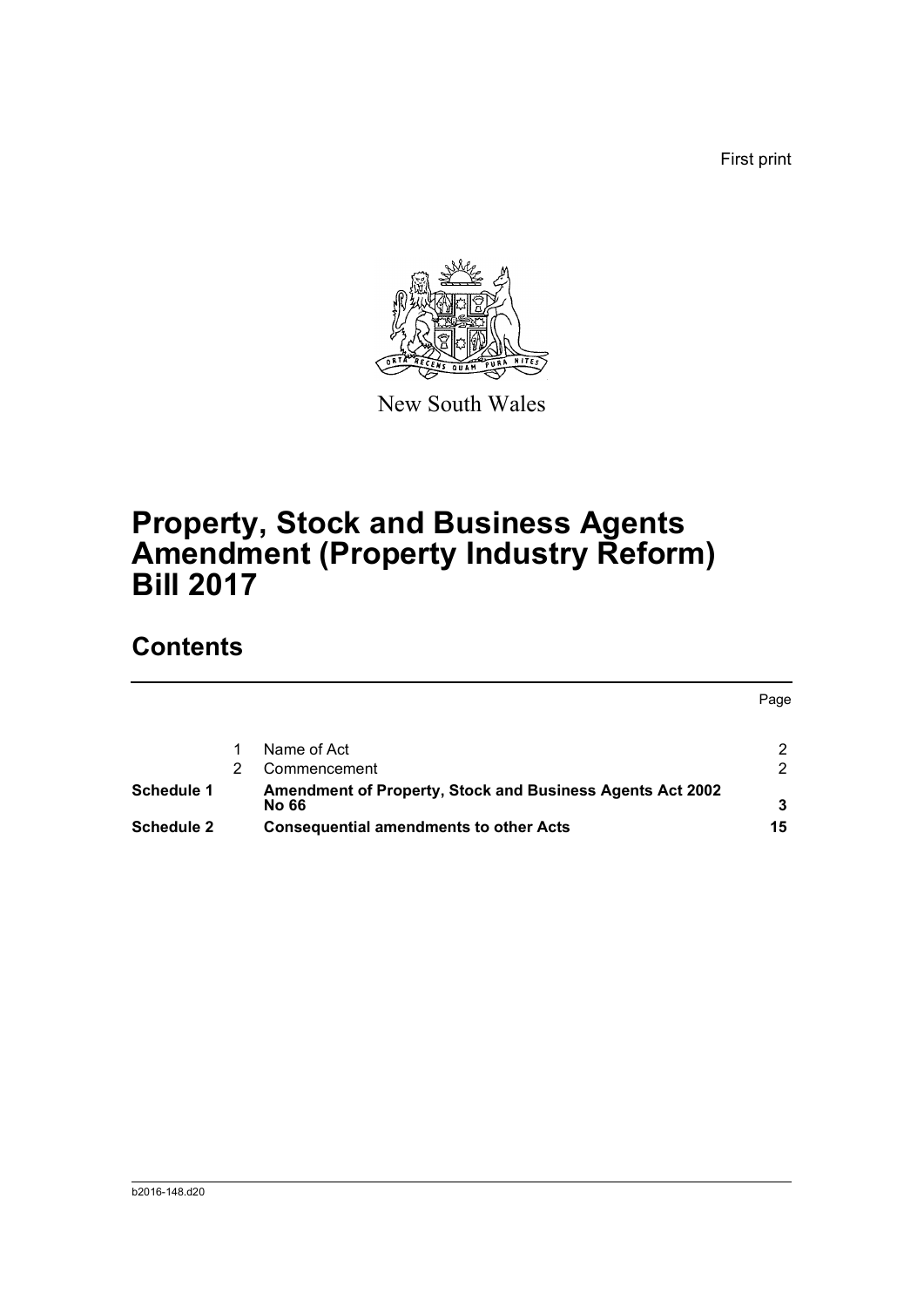

New South Wales

## **Property, Stock and Business Agents Amendment (Property Industry Reform) Bill 2017**

No , 2017

### **A Bill for**

An Act to amend the *Property, Stock and Business Agents Act 2002* to make further provision with respect to the regulation of property and stock agents.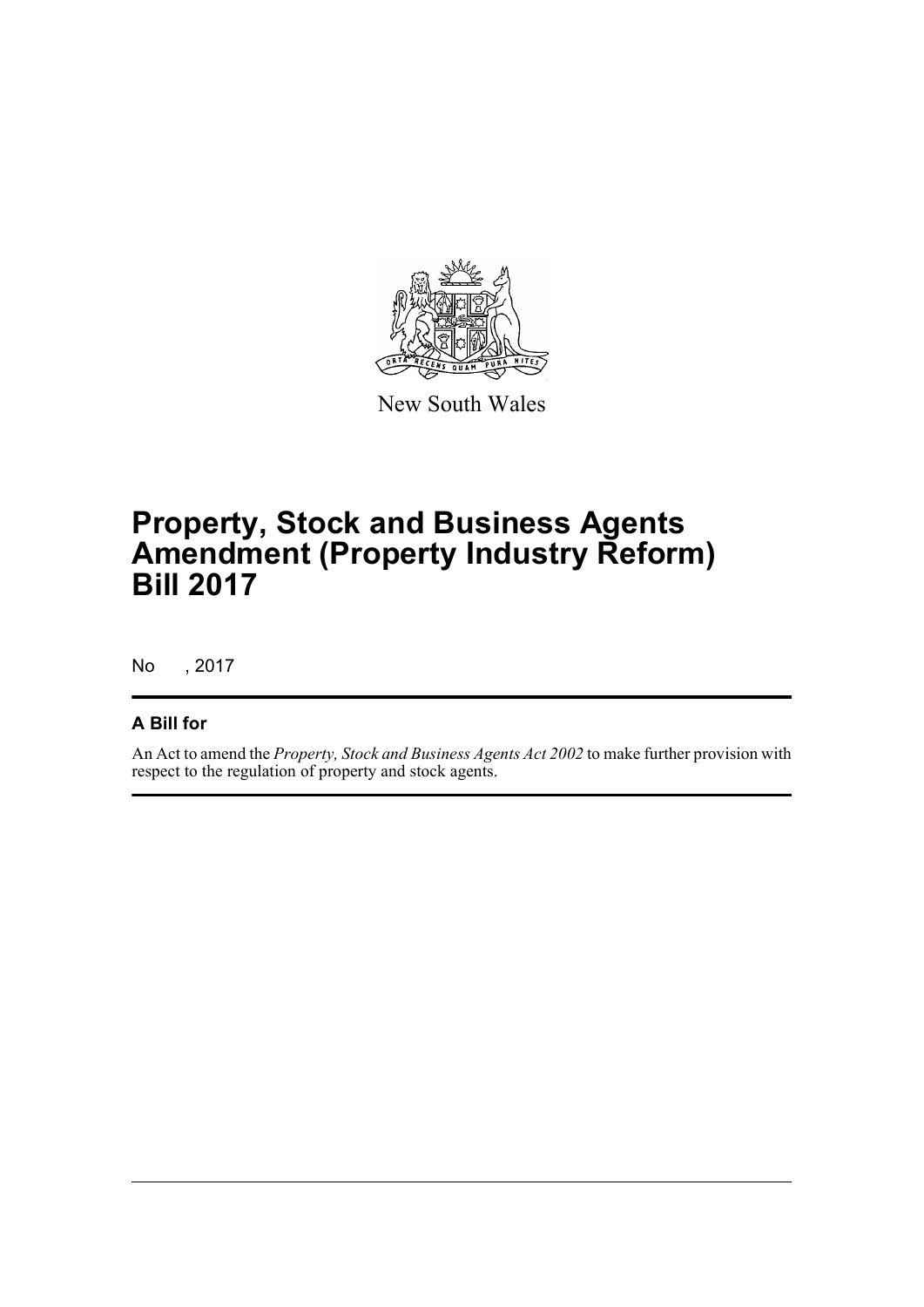Property, Stock and Business Agents Amendment (Property Industry Reform) Bill 2017 [NSW]

<span id="page-5-1"></span><span id="page-5-0"></span>

| The Legislature of New South Wales enacts:                                                                   |        |
|--------------------------------------------------------------------------------------------------------------|--------|
| Name of Act                                                                                                  | 2      |
| This Act is the <i>Property, Stock and Business Agents Amendment (Property Industry</i><br>Reform) Act 2017. | 3<br>4 |
| <b>Commencement</b>                                                                                          | 5      |
| This Act commences on a day or days to be appointed by proclamation.                                         | 6      |
|                                                                                                              |        |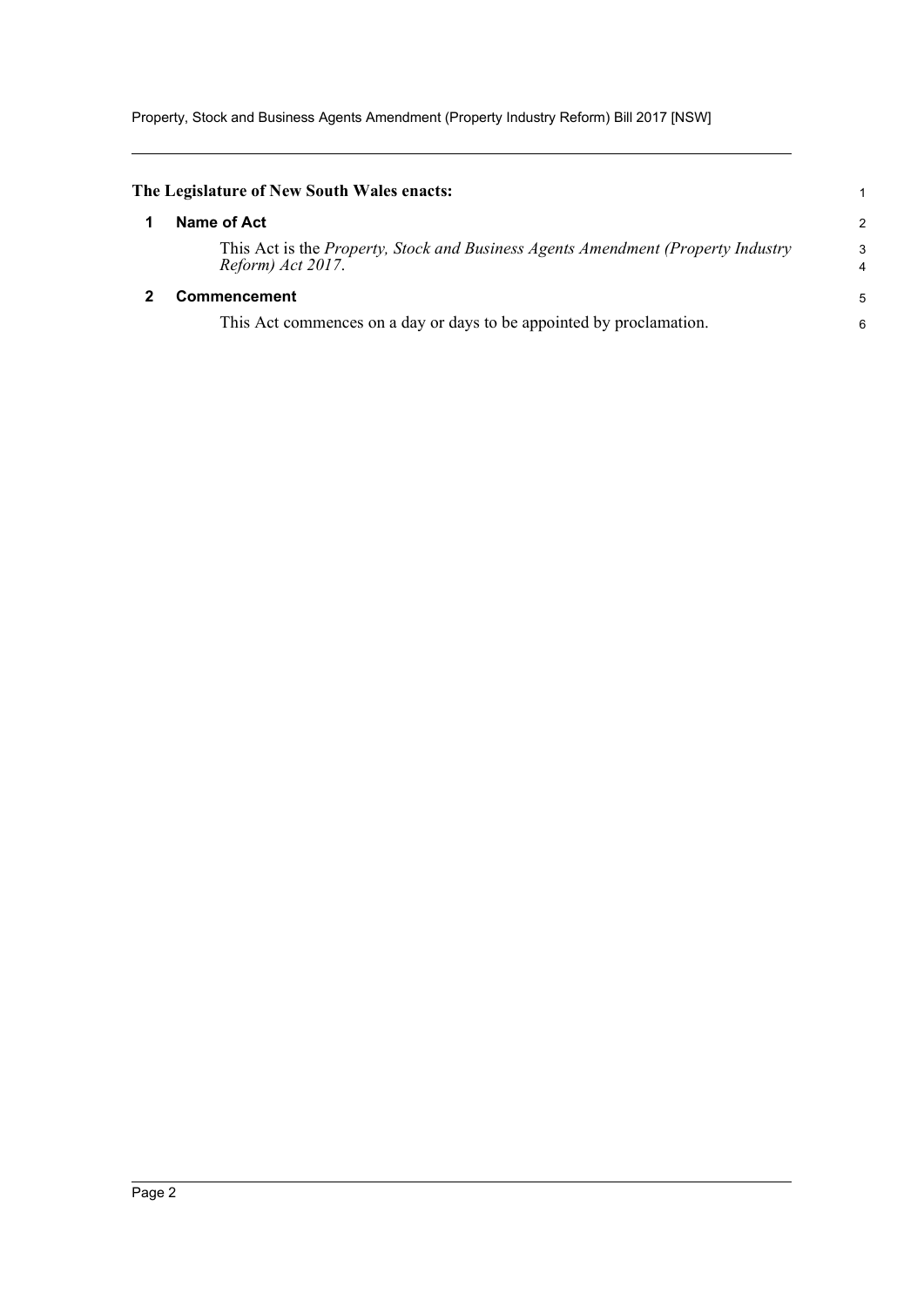<span id="page-6-0"></span>

|     | Schedule 1                   | <b>Amendment of Property, Stock and Business</b><br><b>Agents Act 2002 No 66</b>                                                                                                                                                                                                                                                                                                                                                                             |                          |  |
|-----|------------------------------|--------------------------------------------------------------------------------------------------------------------------------------------------------------------------------------------------------------------------------------------------------------------------------------------------------------------------------------------------------------------------------------------------------------------------------------------------------------|--------------------------|--|
| [1] | Long title                   |                                                                                                                                                                                                                                                                                                                                                                                                                                                              | 3                        |  |
|     |                              | Omit "property, stock and business". Insert instead "property and stock".                                                                                                                                                                                                                                                                                                                                                                                    | 4                        |  |
| [2] | <b>Section 1 Name of Act</b> |                                                                                                                                                                                                                                                                                                                                                                                                                                                              | 5                        |  |
|     |                              | Omit "Property, Stock and Business". Insert instead "Property and Stock".                                                                                                                                                                                                                                                                                                                                                                                    | 6                        |  |
|     |                              |                                                                                                                                                                                                                                                                                                                                                                                                                                                              |                          |  |
| [3] | <b>Section 3 Definitions</b> |                                                                                                                                                                                                                                                                                                                                                                                                                                                              | 7                        |  |
|     |                              | Omit the definitions of <i>agent</i> , <i>business agent</i> , <i>business salesperson</i> , <i>community</i><br>managing agent, on-site residential property manager, real estate agent, real estate<br>salesperson, registered community manager, registered manager, registered on-site<br>residential property manager, registered strata manager, regulated functions, stock and<br>station salesperson and strata managing agent from section $3(1)$ . | 8<br>9<br>10<br>11<br>12 |  |
|     |                              | Insert in alphabetical order:                                                                                                                                                                                                                                                                                                                                                                                                                                | 13                       |  |
|     |                              | <i>agent</i> means:                                                                                                                                                                                                                                                                                                                                                                                                                                          | 14                       |  |
|     |                              | a real estate agent, or<br>(a)                                                                                                                                                                                                                                                                                                                                                                                                                               | 15                       |  |
|     |                              | (b)<br>a stock and station agent, or                                                                                                                                                                                                                                                                                                                                                                                                                         | 16                       |  |
|     |                              | a strata managing agent.<br>(c)                                                                                                                                                                                                                                                                                                                                                                                                                              | 17                       |  |
|     |                              | <i>assistant agent</i> means:                                                                                                                                                                                                                                                                                                                                                                                                                                | 18                       |  |
|     |                              | an assistant real estate agent, or<br>(a)                                                                                                                                                                                                                                                                                                                                                                                                                    | 19                       |  |
|     |                              | (b)<br>an assistant stock and station agent, or                                                                                                                                                                                                                                                                                                                                                                                                              | 20                       |  |
|     |                              | (c)<br>an assistant strata managing agent.                                                                                                                                                                                                                                                                                                                                                                                                                   | 21                       |  |
|     |                              | assistant real estate agent means a person (other than the holder of a real<br>estate agent's licence) who, as an employee of a real estate agent or a<br>corporation that carries on the business of a real estate agent:                                                                                                                                                                                                                                   | 22<br>23<br>24           |  |
|     |                              | exercises any real estate agent function, or<br>(a)                                                                                                                                                                                                                                                                                                                                                                                                          | 25                       |  |
|     |                              | engages in any other activity that is prescribed by the regulations for the<br>(b)<br>purposes of this definition.                                                                                                                                                                                                                                                                                                                                           | 26<br>27                 |  |
|     |                              | <i>assistant stock and station agent</i> means a person (other than the holder of a<br>stock and station agent's licence) who, as an employee of a stock and station<br>agent or a corporation that carries on the business of a stock and station agent:                                                                                                                                                                                                    | 28<br>29<br>30           |  |
|     |                              | exercises any of the functions of a stock and station agent, or<br>(a)                                                                                                                                                                                                                                                                                                                                                                                       | 31                       |  |
|     |                              | (b)<br>engages in any other activity that is prescribed by the regulations for the<br>purposes of this definition.                                                                                                                                                                                                                                                                                                                                           | 32<br>33                 |  |
|     |                              | <i>assistant strata managing agent</i> means a person (other than the holder of a<br>strata managing agent's licence) who, as an employee of a strata managing<br>agent or a corporation that carries on the business of a strata managing agent:                                                                                                                                                                                                            | 34<br>35<br>36           |  |
|     |                              | exercises any of the functions of a strata managing agent, or<br>(a)                                                                                                                                                                                                                                                                                                                                                                                         | 37                       |  |
|     |                              | (b)<br>engages in any other activity that is prescribed by the regulations for the<br>purposes of this definition.                                                                                                                                                                                                                                                                                                                                           | 38<br>39                 |  |
|     |                              | association means a community association, precinct association or<br>neighbourhood association constituted under section 25 of the Community<br>Land Development Act 1989.                                                                                                                                                                                                                                                                                  | 40<br>41<br>42           |  |
|     |                              | <b>business agent functions</b> —see section 3A (2).                                                                                                                                                                                                                                                                                                                                                                                                         | 43                       |  |
|     |                              |                                                                                                                                                                                                                                                                                                                                                                                                                                                              |                          |  |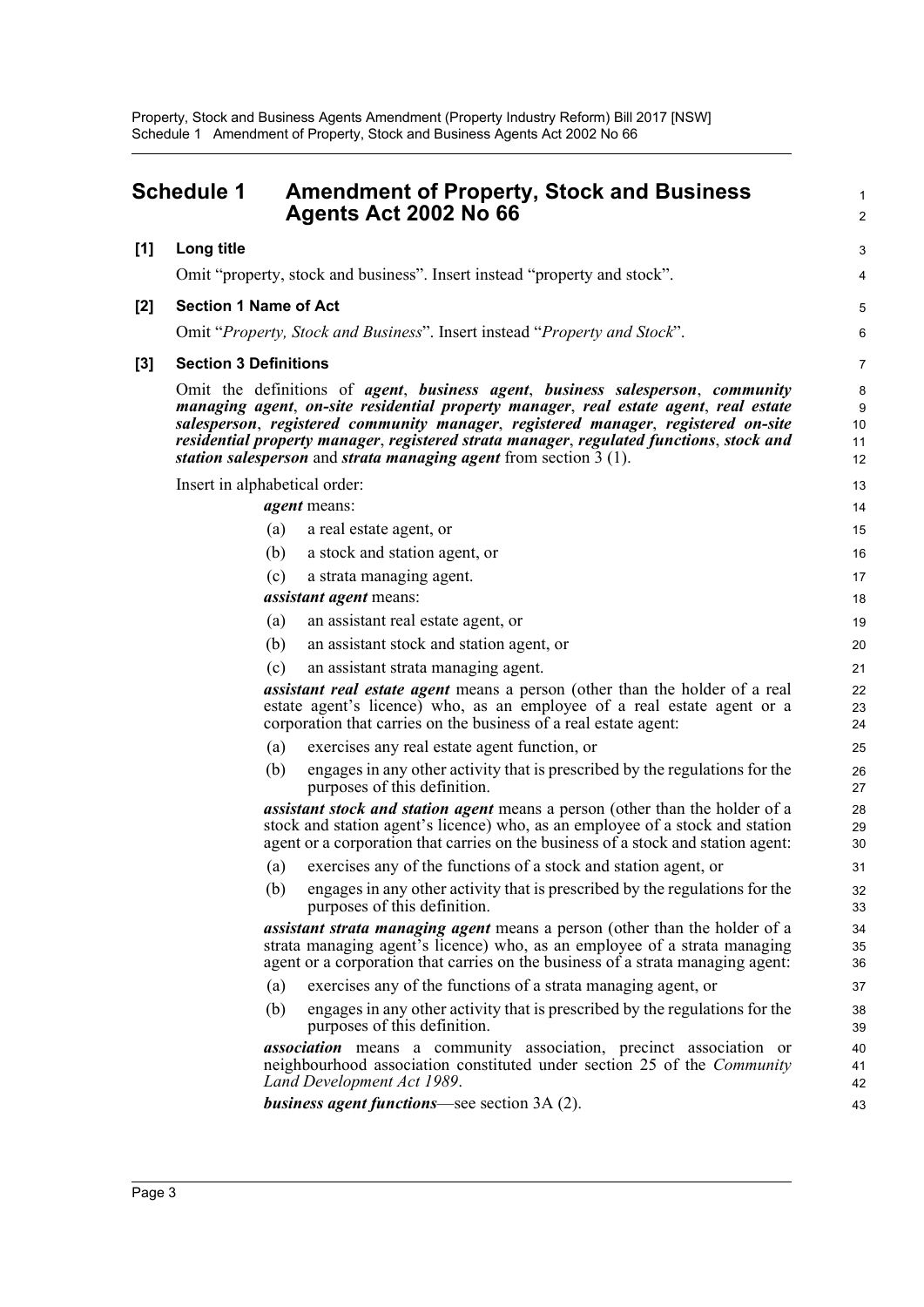|                                                                                                                                                                                                                                                                                                                                                                                                                                                                                                        |    |                           | <i>class of licence</i> means a class 1 or a class 2 licence.                                                                                                                                                                                                      | $\mathbf{1}$                     |
|--------------------------------------------------------------------------------------------------------------------------------------------------------------------------------------------------------------------------------------------------------------------------------------------------------------------------------------------------------------------------------------------------------------------------------------------------------------------------------------------------------|----|---------------------------|--------------------------------------------------------------------------------------------------------------------------------------------------------------------------------------------------------------------------------------------------------------------|----------------------------------|
|                                                                                                                                                                                                                                                                                                                                                                                                                                                                                                        |    |                           | Note. See sections 17 (1A) and 31. A class 1 licence is required for an individual to be<br>a licensee in charge of a business.                                                                                                                                    | $\boldsymbol{2}$<br>$\mathbf{3}$ |
|                                                                                                                                                                                                                                                                                                                                                                                                                                                                                                        |    |                           | corresponding Act means an Act of another State or a Territory that is<br>declared by the regulations to be a corresponding Act for the purposes of this<br>Act.                                                                                                   | 4<br>5<br>6                      |
|                                                                                                                                                                                                                                                                                                                                                                                                                                                                                                        |    |                           | <i>function</i> includes a power, authority or duty, and <i>exercise</i> a function includes<br>perform a duty.                                                                                                                                                    | $\overline{7}$<br>8              |
|                                                                                                                                                                                                                                                                                                                                                                                                                                                                                                        |    |                           | on-site residential property manager functions-see section 3A (2).                                                                                                                                                                                                 | 9                                |
|                                                                                                                                                                                                                                                                                                                                                                                                                                                                                                        |    |                           | <b><i>owners corporation</i></b> means an owners corporation constituted under the <i>Strata</i><br>Schemes Management Act 2015.                                                                                                                                   | 10<br>11                         |
|                                                                                                                                                                                                                                                                                                                                                                                                                                                                                                        |    |                           | <i>real estate agent</i> means a person (whether or not the person carries on any<br>other business) who, for reward (whether monetary or otherwise), exercises<br>real estate agent functions in the course of carrying on a business.                            | 12<br>13<br>14                   |
|                                                                                                                                                                                                                                                                                                                                                                                                                                                                                                        |    |                           | real estate agent functions-see section 3A (1).                                                                                                                                                                                                                    | 15                               |
|                                                                                                                                                                                                                                                                                                                                                                                                                                                                                                        |    |                           | real estate sale or leasing functions—see section 3A (2).                                                                                                                                                                                                          | 16                               |
|                                                                                                                                                                                                                                                                                                                                                                                                                                                                                                        |    |                           | regulated functions means real estate agent functions or the functions of a<br>stock and station agent or a strata managing agent.                                                                                                                                 | 17<br>18                         |
|                                                                                                                                                                                                                                                                                                                                                                                                                                                                                                        |    |                           | strata managing agent—see section 3B.                                                                                                                                                                                                                              | 19                               |
| [4]                                                                                                                                                                                                                                                                                                                                                                                                                                                                                                    |    |                           | Section 3 (1), definition of "stock and station agent"                                                                                                                                                                                                             | 20                               |
|                                                                                                                                                                                                                                                                                                                                                                                                                                                                                                        |    |                           | Omit " $(a)$ - $(d)$ of the definition of <i>real estate agent</i> " from paragraph (a).                                                                                                                                                                           | 21                               |
|                                                                                                                                                                                                                                                                                                                                                                                                                                                                                                        |    | section 3A".              | Insert instead "(b)-(e) of the definition of <i>real estate sale or leasing functions</i> in                                                                                                                                                                       | 22<br>23                         |
| [5]                                                                                                                                                                                                                                                                                                                                                                                                                                                                                                    |    | Section 3 (2)             |                                                                                                                                                                                                                                                                    | 24                               |
|                                                                                                                                                                                                                                                                                                                                                                                                                                                                                                        |    | Omit the subsection.      |                                                                                                                                                                                                                                                                    | 25                               |
| [6]                                                                                                                                                                                                                                                                                                                                                                                                                                                                                                    |    | Section 3 (3) (b1)        |                                                                                                                                                                                                                                                                    | 26                               |
|                                                                                                                                                                                                                                                                                                                                                                                                                                                                                                        |    |                           | Insert after section $3(3)(b)$ :                                                                                                                                                                                                                                   | 27                               |
|                                                                                                                                                                                                                                                                                                                                                                                                                                                                                                        |    | (b1)                      | business as an agent for the collection of instalments of principal or<br>interest payable under bills of sale given in respect of businesses or<br>professional practices or under contracts for the sale on terms of<br>businesses or professional practices, or | 28<br>29<br>30<br>31             |
| $[7] \centering% \includegraphics[width=1\textwidth]{images/TransY.pdf} \caption{The first two different values of $d=3$ and $d=4$ (left) and $d=5$ (right) and $d=6$ (right) and $d=6$ (right) and $d=6$ (right) and $d=6$ (right) and $d=6$ (right) and $d=6$ (right) and $d=6$ (right) and $d=6$ (right) and $d=6$ (right) and $d=6$ (right) and $d=6$ (right) and $d=6$ (right) and $d=6$ (right) and $d=6$ (right) and $d=6$ (right) and $d=6$ (right) and $d=6$ (right) and $d=6$ (right) and $$ |    | Section 3 (5)             |                                                                                                                                                                                                                                                                    | 32                               |
|                                                                                                                                                                                                                                                                                                                                                                                                                                                                                                        |    |                           | Insert after section $3(4)$ :                                                                                                                                                                                                                                      | 33                               |
|                                                                                                                                                                                                                                                                                                                                                                                                                                                                                                        |    | (5)                       | Notes included in this Act do not form part of this Act.                                                                                                                                                                                                           | 34                               |
| [8]                                                                                                                                                                                                                                                                                                                                                                                                                                                                                                    |    | <b>Sections 3A and 3B</b> |                                                                                                                                                                                                                                                                    | 35                               |
|                                                                                                                                                                                                                                                                                                                                                                                                                                                                                                        |    | Insert after section 3:   |                                                                                                                                                                                                                                                                    | 36                               |
|                                                                                                                                                                                                                                                                                                                                                                                                                                                                                                        | 3A |                           | <b>Real estate agent functions</b>                                                                                                                                                                                                                                 | 37                               |
|                                                                                                                                                                                                                                                                                                                                                                                                                                                                                                        |    | (1)                       | In this Act, real estate agent functions means any of the following functions:                                                                                                                                                                                     | 38                               |
|                                                                                                                                                                                                                                                                                                                                                                                                                                                                                                        |    | (a)                       | business agent functions,                                                                                                                                                                                                                                          | 39                               |
|                                                                                                                                                                                                                                                                                                                                                                                                                                                                                                        |    | (b)                       | on-site residential property manager functions,                                                                                                                                                                                                                    | 40                               |
|                                                                                                                                                                                                                                                                                                                                                                                                                                                                                                        |    | (c)                       | real estate sale or leasing functions,                                                                                                                                                                                                                             | 41                               |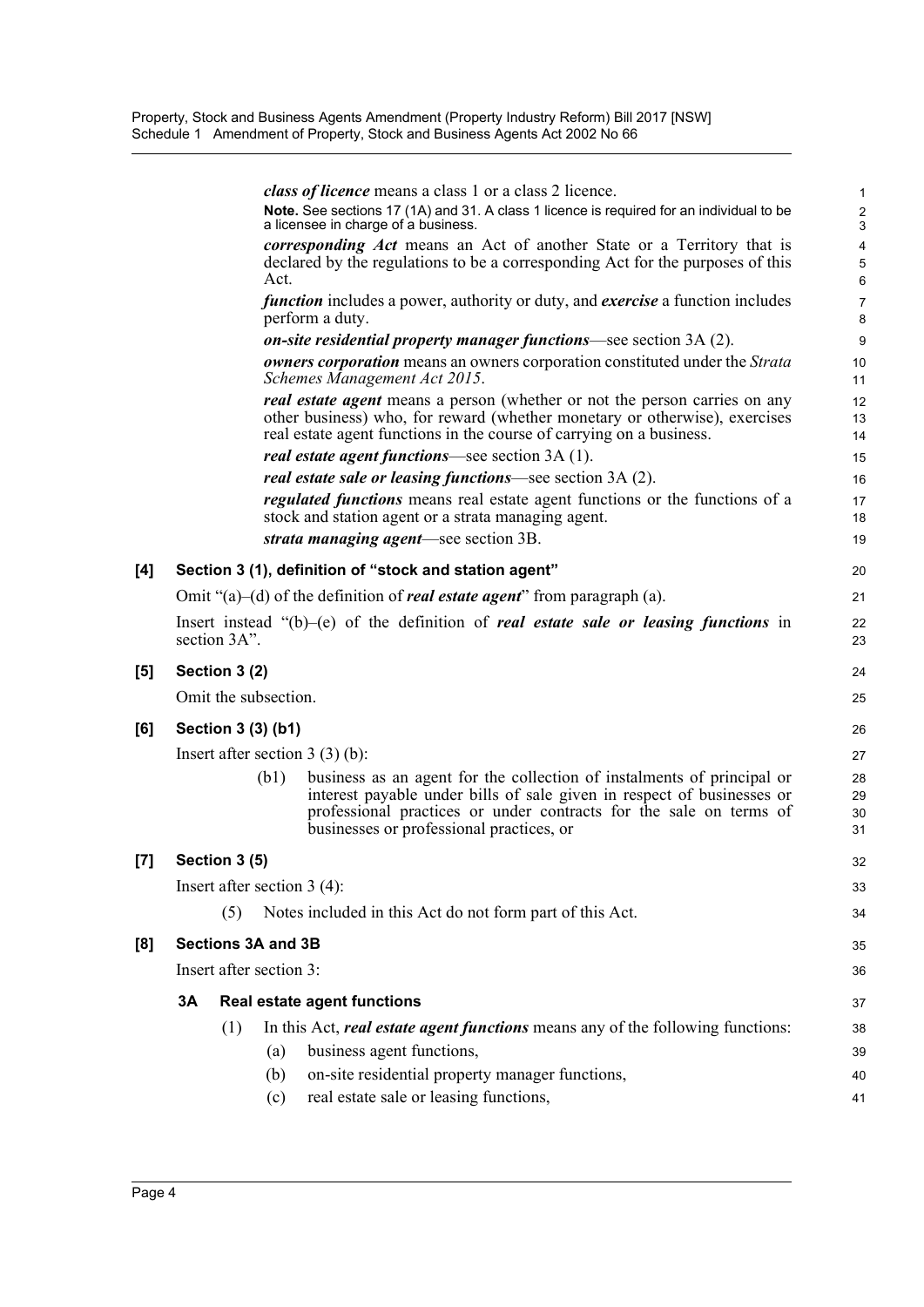but does not include acting as an auctioneer or agent in respect of any parcel of rural land (unless the regulations otherwise provide) or any other function prescribed by the regulations. 3

2 1

8 7

12 11

28 27

31

34

42

(2) For the purposes of this Act: 4

*business agent functions* means: 5

- (a) selling, buying or exchanging or otherwise dealing with or disposing of 6 businesses or professional practices, or any share or interest in or concerning or the goodwill of, or any stocks connected with, businesses or professional practices, or 9
- (b) negotiating for the sale, purchase or exchange or any other dealing with 10 or disposition of businesses or professional practices, or any share or interest in or concerning or the goodwill of, or any stocks connected with, businesses or professional practices, or 13
- (c) any other function that is prescribed by the regulations for the purposes 14 of this definition. 15

#### *on-site residential property manager functions* means: 16

- (a) acting as an agent for giving possession of residential premises under a 17 lease, licence or other contract, or 18
- (b) acting as an agent for collecting bonds, deposits, rents, fees or other 19 charges in connection with any such lease, licence or other contract, or 20
- (c) any other function that is prescribed by the regulations for the purposes 21 of this definition. 22

#### *real estate sale or leasing functions* means: 23

- (a) acting as an auctioneer of land, or 24
- (b) acting as agent for a real estate transaction, or 25
- (c) acting as agent for inducing or attempting to induce or negotiating with 26 a view to inducing any person to enter into, or to make or accept an offer to enter into, a real estate transaction or a contract for a real estate transaction, or 29
- (d) acting as agent for the introduction, or arranging for the introduction, of 30 a prospective purchaser, lessee or licensee of land to another licensed agent or to the owner, or the agent of the owner, of land, or 32
- (e) acting as agent collecting rents payable in respect of any lease of land 33 and otherwise providing property management services in respect of the leasing of any land, or 35
- (f) any other function in connection with land that is prescribed by the 36 regulations for the purposes of this definition. 37
- **Note.** This definition is not limited to the selling of land and extends to an agent acting 38 on behalf of the buyer of land (a buyer's agent). 39

#### **3B Strata managing agents** 40

- (1) A person is a *strata managing agent* for the purposes of this Act if the person 41 (whether or not the person carries on any other business), for reward (whether monetary or otherwise), exercises: 43
	- (a) any function of an owners corporation, or 44
	- (b) any function of an association, or 45
	- (c) any other function that is prescribed by the regulations for the purposes 46 of this definition. 47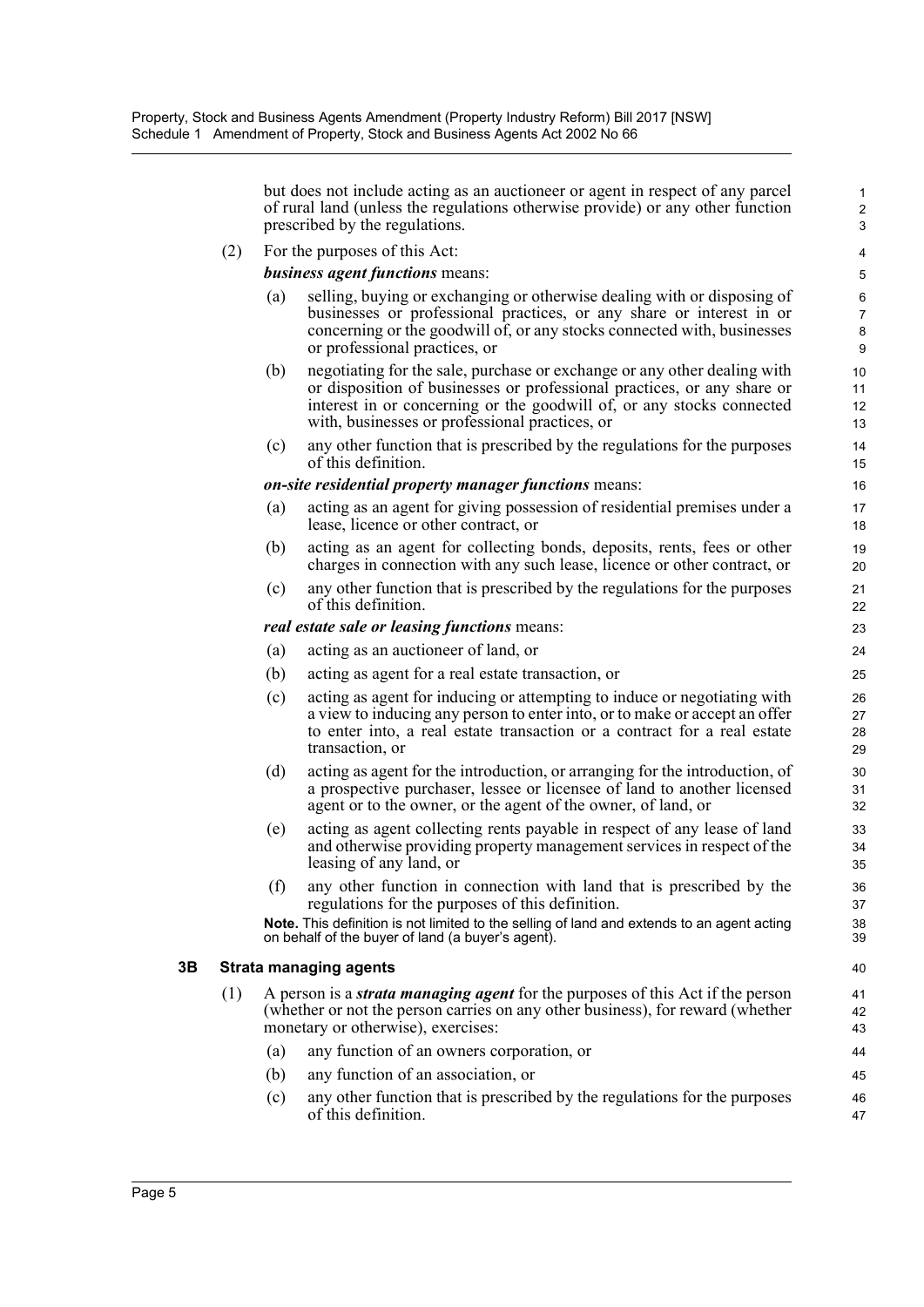|        | (2)                         |     | Subsection $(1)$ (a) does not apply to:                                                                                                                                                                                                                                                                                                               | 1                         |
|--------|-----------------------------|-----|-------------------------------------------------------------------------------------------------------------------------------------------------------------------------------------------------------------------------------------------------------------------------------------------------------------------------------------------------------|---------------------------|
|        |                             | (a) | a person who:                                                                                                                                                                                                                                                                                                                                         | $\overline{2}$            |
|        |                             |     | is the owner of a lot to which the strata scheme for which the<br>(i)<br>owners corporation is constituted relates, or                                                                                                                                                                                                                                | 3<br>4                    |
|        |                             |     | is the lessee of a lot to which the leasehold strata scheme for<br>(i)<br>which the owners corporation is constituted relates, or                                                                                                                                                                                                                     | 5<br>$\,6\,$              |
|        |                             |     | is the secretary or treasurer of the strata committee of the owners<br>(111)<br>corporation,                                                                                                                                                                                                                                                          | $\overline{7}$<br>8       |
|        |                             |     | and who exercises or performs only functions of the owners corporation<br>required, by the by-laws in force in respect of the strata scheme or<br>leasehold strata scheme for which the owners corporation is constituted,<br>to be exercised or performed by the secretary or treasurer of that strata<br>committee or of the owners corporation, or | 9<br>10<br>11<br>12<br>13 |
|        |                             | (b) | a person who maintains or repairs any property that the owners<br>corporation is required to maintain and keep in repair, or                                                                                                                                                                                                                          | 14<br>15                  |
|        |                             | (c) | a person prescribed by the regulations.                                                                                                                                                                                                                                                                                                               | 16                        |
|        | (3)                         |     | Subsection $(1)$ (b) does not apply to:                                                                                                                                                                                                                                                                                                               | 17                        |
|        |                             | (a) | the proprietor of a lot within the scheme, or                                                                                                                                                                                                                                                                                                         | 18                        |
|        |                             | (b) | the secretary or treasurer of the association, or                                                                                                                                                                                                                                                                                                     | 19                        |
|        |                             | (c) | a person who is authorised by the management statement for the scheme<br>to exercise the functions of the secretary or treasurer of the association,<br><b>or</b>                                                                                                                                                                                     | 20<br>21<br>22            |
|        |                             | (d) | a person who maintains or repairs any property that the association is<br>required to maintain and keep in repair, or                                                                                                                                                                                                                                 | 23<br>24                  |
|        |                             | (e) | a person prescribed by the regulations.                                                                                                                                                                                                                                                                                                               | 25                        |
| [9]    | <b>Section 5 Exemptions</b> |     |                                                                                                                                                                                                                                                                                                                                                       | 26                        |
|        |                             |     | Omit section $5(5)$ and $(6)$ . Insert instead:                                                                                                                                                                                                                                                                                                       | 27                        |
|        | (5)                         |     | The following persons may exercise business agent functions without the need<br>to hold a licence or certificate of registration:                                                                                                                                                                                                                     | 28<br>29                  |
|        |                             | (a) | a person who holds an Australian financial services licence under the<br>Corporations Act,                                                                                                                                                                                                                                                            | 30<br>31                  |
|        |                             | (b) | a person who is an authorised representative of a financial services<br>licensee within the meaning of Chapter 7 of the Corporations Act.                                                                                                                                                                                                             | 32<br>33                  |
| $[10]$ | <b>Section 6 Notes</b>      |     |                                                                                                                                                                                                                                                                                                                                                       | 34                        |
|        | Omit the section.           |     |                                                                                                                                                                                                                                                                                                                                                       | 35                        |
| $[11]$ |                             |     | Section 8 Agents required to be licensed                                                                                                                                                                                                                                                                                                              | 36                        |
|        |                             |     | Omit section $8(1)$ – $(3)$ . Insert instead:                                                                                                                                                                                                                                                                                                         | 37                        |
|        | (1)                         |     | An individual must not act as or carry on the business of (or advertise, notify<br>or state that the individual acts as or carries on the business of, or is willing to<br>act as or carry on the business of):                                                                                                                                       | 38<br>39<br>40            |
|        |                             | (a) | a real estate agent, unless the individual is the holder of a real estate<br>agent's licence, or                                                                                                                                                                                                                                                      | 41<br>42                  |
|        |                             | (b) | a stock and station agent, unless the individual is the holder of a stock<br>and station agent's licence, or                                                                                                                                                                                                                                          | 43<br>44                  |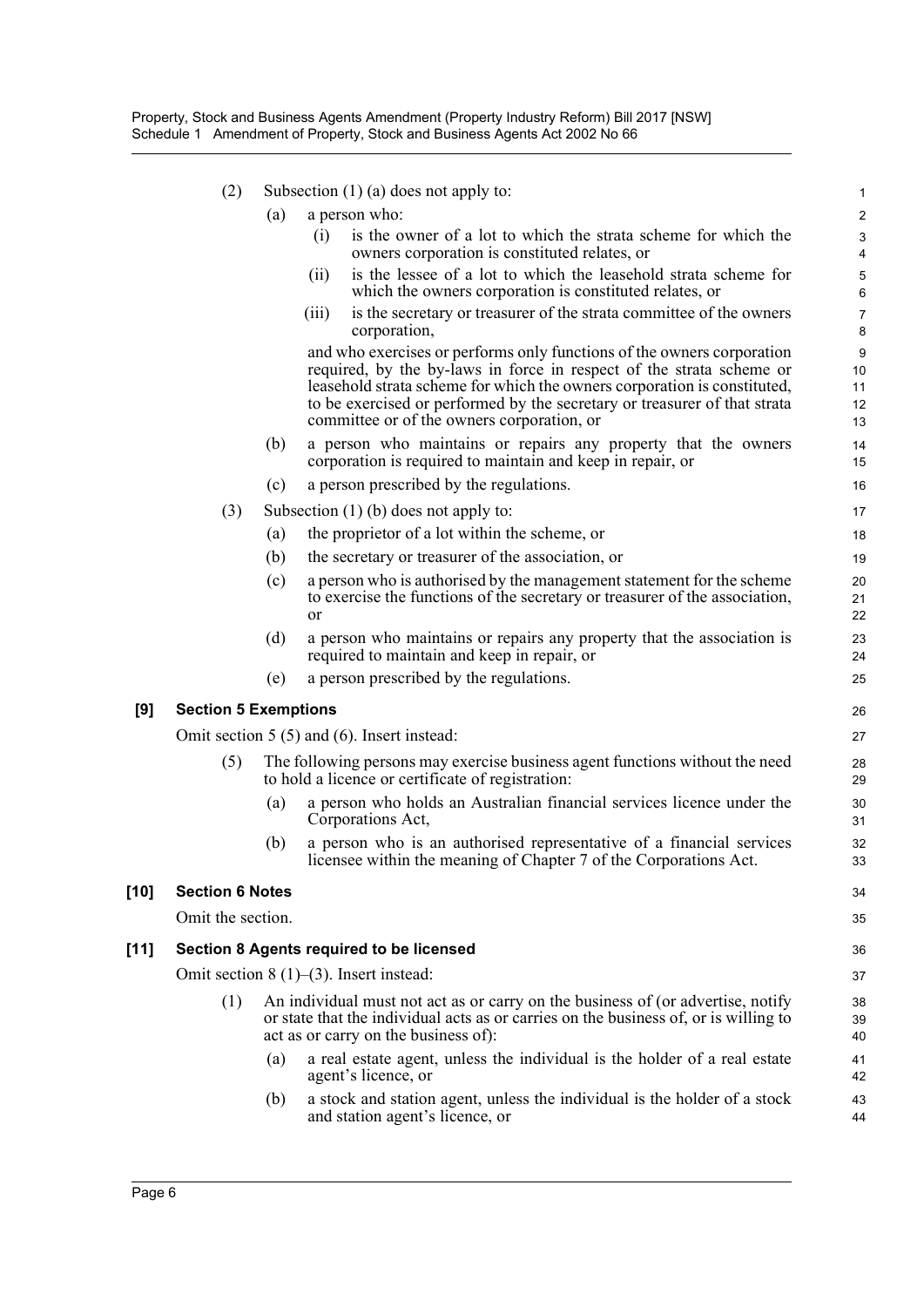|        |     |                          | (c)          | a strata managing agent, unless the person is the holder of a strata<br>managing agent's licence.                                                                                                    | $\mathbf{1}$<br>$\boldsymbol{2}$                  |
|--------|-----|--------------------------|--------------|------------------------------------------------------------------------------------------------------------------------------------------------------------------------------------------------------|---------------------------------------------------|
|        |     |                          |              | Maximum penalty: 100 penalty units.                                                                                                                                                                  | 3                                                 |
|        |     | (2)                      |              | An individual is not entitled to bring any proceeding in any court or tribunal<br>to recover any commission, fee, gain or reward for any service performed by<br>the individual:                     | $\overline{\mathbf{4}}$<br>$\mathbf 5$<br>$\,6\,$ |
|        |     |                          | (a)          | as a real estate agent, unless the individual was the holder of a real estate<br>agent's licence, or employed the holder of such a licence, at the time of<br>performing the service, or             | $\overline{7}$<br>$\bf 8$<br>9                    |
|        |     |                          | (b)          | as a stock and station agent, unless the individual was the holder of a<br>stock and station agent's licence, or employed the holder of such a<br>licence, at the time of performing the service, or | 10<br>11<br>12                                    |
|        |     |                          | (c)          | as a strata managing agent, unless the individual was the holder of a<br>strata managing agent's licence, or employed the holder of such a<br>licence, at the time of performing the service.        | 13<br>14<br>15                                    |
|        |     | (3)                      |              | This section applies to an individual whether or not the individual is a member<br>of a partnership.                                                                                                 | 16<br>17                                          |
| [12]   |     | Section 8 (4)            |              |                                                                                                                                                                                                      | 18                                                |
|        |     |                          |              | Omit "class of licence". Insert instead "type of licence".                                                                                                                                           | 19                                                |
| [13]   |     | Section 8 (5) and (6)    |              |                                                                                                                                                                                                      | 20                                                |
|        |     |                          |              | Omit section 8 (5). Insert instead:                                                                                                                                                                  | 21                                                |
|        |     | (5)                      |              | For the purposes of this section, an individual is not considered to carry on a<br>business merely because the individual is a member of a partnership that<br>carries on that business.             | 22<br>23<br>24                                    |
|        |     | (6)                      |              | An agent who holds a licence may be known as a licensed agent.                                                                                                                                       | 25                                                |
| $[14]$ |     |                          |              | Section 10 Assistant agents require certificate of registration                                                                                                                                      | 26                                                |
|        |     |                          |              | Omit "a real estate salesperson, stock and station salesperson, business salesperson or<br>registered manager" wherever occurring in section 10 (1).                                                 | 27<br>28                                          |
|        |     |                          |              | Insert instead "an assistant agent".                                                                                                                                                                 | 29                                                |
| [15]   |     | <b>Section 10 (3)</b>    |              |                                                                                                                                                                                                      | 30                                                |
|        |     |                          |              | Insert after section $10(2)$ :                                                                                                                                                                       | 31                                                |
|        |     | (3)                      |              | An assistant agent who holds a certificate of registration may be known as a<br>registered agent.                                                                                                    | 32<br>33                                          |
| [16]   |     | <b>Section 10A</b>       |              |                                                                                                                                                                                                      | 34                                                |
|        |     | Insert after section 10: |              |                                                                                                                                                                                                      | 35                                                |
|        | 10A |                          | registration | Functions that can be exercised by holders of licences and certificates of                                                                                                                           | 36<br>37                                          |
|        |     | (1)                      |              | The regulations may prescribe that specified regulated functions may be<br>exercised:                                                                                                                | 38<br>39                                          |
|        |     |                          | (a)          | only by the holder of a licence or by the holder of a licence of a<br>particular class, or                                                                                                           | 40<br>41                                          |
|        |     |                          | (b)          | only under the supervision (direct or otherwise) of the holder of a<br>licence or of the holder of a licence of a particular class.                                                                  | 42<br>43                                          |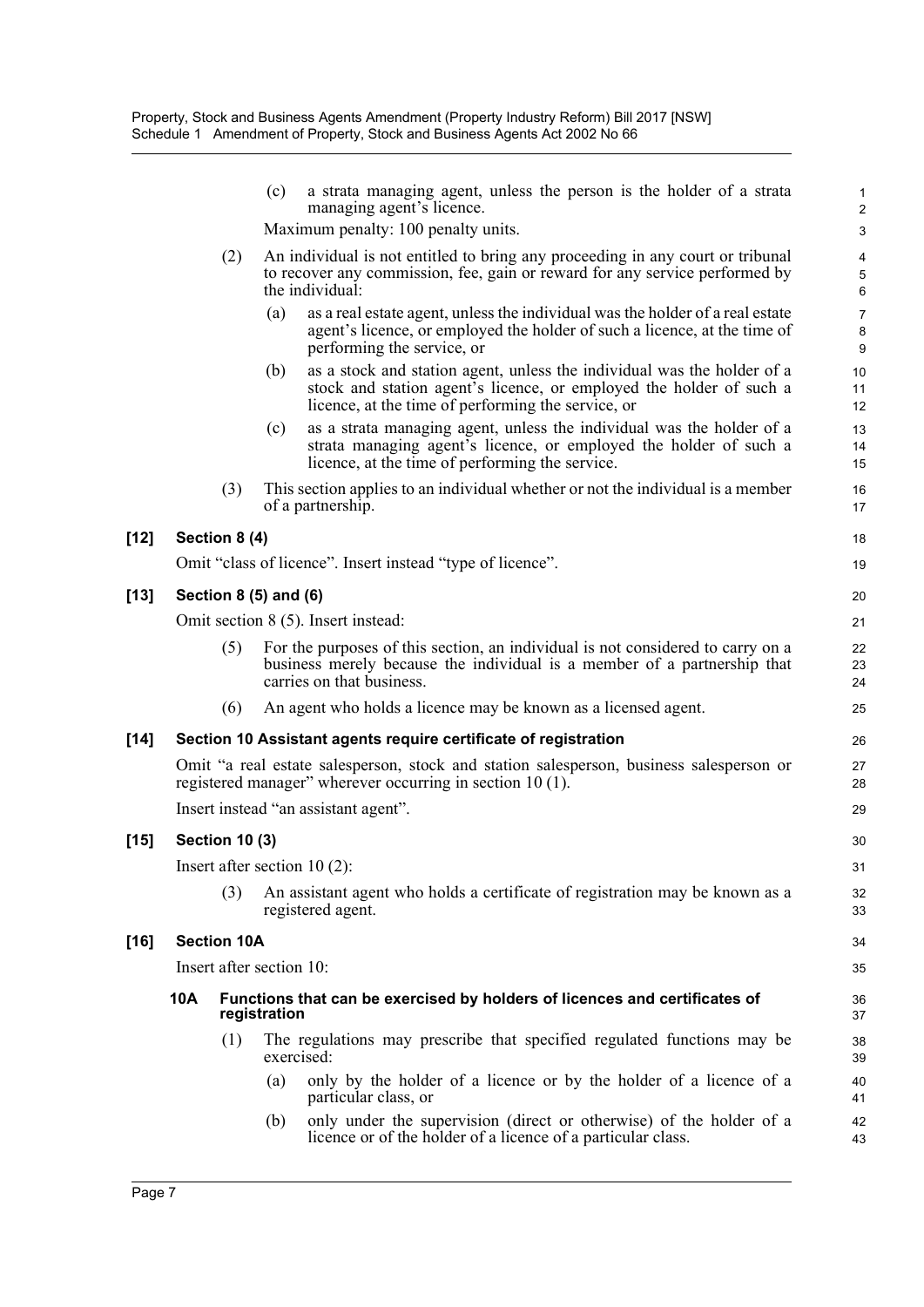|        |                                 |     | The regulations may provide that a reference to the holder of a licence in a                                                                                                                              |                                   |
|--------|---------------------------------|-----|-----------------------------------------------------------------------------------------------------------------------------------------------------------------------------------------------------------|-----------------------------------|
|        | (2)                             |     | provision of this Act is to be construed as a reference to the holder of a<br>particular class of licence.                                                                                                | 1<br>$\overline{\mathbf{c}}$<br>3 |
|        | (3)                             |     | The authority granted by a licence or certificate of registration is subject to the<br>regulations.                                                                                                       | 4<br>5                            |
| $[17]$ |                                 |     | Section 11 Assistant agents must be employed and supervised by licensee                                                                                                                                   | 6                                 |
|        |                                 |     | Omit "a real estate salesperson, stock and station salesperson, business salesperson or<br>registered manager" wherever occurring in section 11 (1) and (2).                                              | 7<br>8                            |
|        |                                 |     | Insert instead "an assistant agent".                                                                                                                                                                      | 9                                 |
| $[18]$ | Section 11 (2) (b)              |     |                                                                                                                                                                                                           | 10                                |
|        |                                 |     | Omit "a licence". Insert instead "a class 1 licence".                                                                                                                                                     | 11                                |
| $[19]$ | <b>Section 11 (4)</b>           |     |                                                                                                                                                                                                           | 12                                |
|        |                                 |     | Omit "a stock and station salesperson". Insert instead "an assistant stock and station agent".                                                                                                            | 13                                |
| $[20]$ |                                 |     | Section 14 Eligibility for a licence or certificate of registration                                                                                                                                       | 14                                |
|        |                                 |     | Omit section 14 (1). Insert instead:                                                                                                                                                                      | 15                                |
|        | (1)                             |     | An individual is eligible to hold a licence only if the Secretary is satisfied that<br>the individual:                                                                                                    | 16<br>17                          |
|        |                                 | (a) | is at least 18 years of age, and                                                                                                                                                                          | 18                                |
|        |                                 | (b) | is a fit and proper person to hold a licence and each person with whom<br>the individual is in partnership in connection with the business<br>concerned is a fit and proper person to hold a licence, and | 19<br>20<br>21                    |
|        |                                 | (c) | has the qualifications required for the issue of the licence or class of<br>licence, and                                                                                                                  | 22<br>23                          |
|        |                                 | (d) | is not a disqualified person, and                                                                                                                                                                         | 24                                |
|        |                                 | (e) | has paid such part of any contribution or levy payable under Part 10<br>(Compensation Fund) as is due and payable on the granting of the<br>licence.                                                      | 25<br>26<br>27                    |
| $[21]$ |                                 |     | Section 15 Qualifications for licence or certificate of registration                                                                                                                                      | 28                                |
|        |                                 |     | Insert after section 15 $(2)$ $(d)$ :                                                                                                                                                                     | 29                                |
|        |                                 |     | (e) specified working experience.                                                                                                                                                                         | 30                                |
| $[22]$ | <b>Section 15 (5)</b>           |     |                                                                                                                                                                                                           | 31                                |
|        | Insert after section 15 $(4)$ : |     |                                                                                                                                                                                                           | 32                                |
|        | (5)                             |     | Different qualifications may be approved for different classes of licence.                                                                                                                                | 33                                |
| $[23]$ |                                 |     | <b>Section 16 Disqualified persons</b>                                                                                                                                                                    | 34                                |
|        |                                 |     | Omit "corresponding law" from section 16 (1) (g). Insert instead "corresponding Act".                                                                                                                     | 35                                |
| $[24]$ | <b>Section 16 (3)</b>           |     |                                                                                                                                                                                                           | 36                                |
|        | Omit the subsection.            |     |                                                                                                                                                                                                           | 37                                |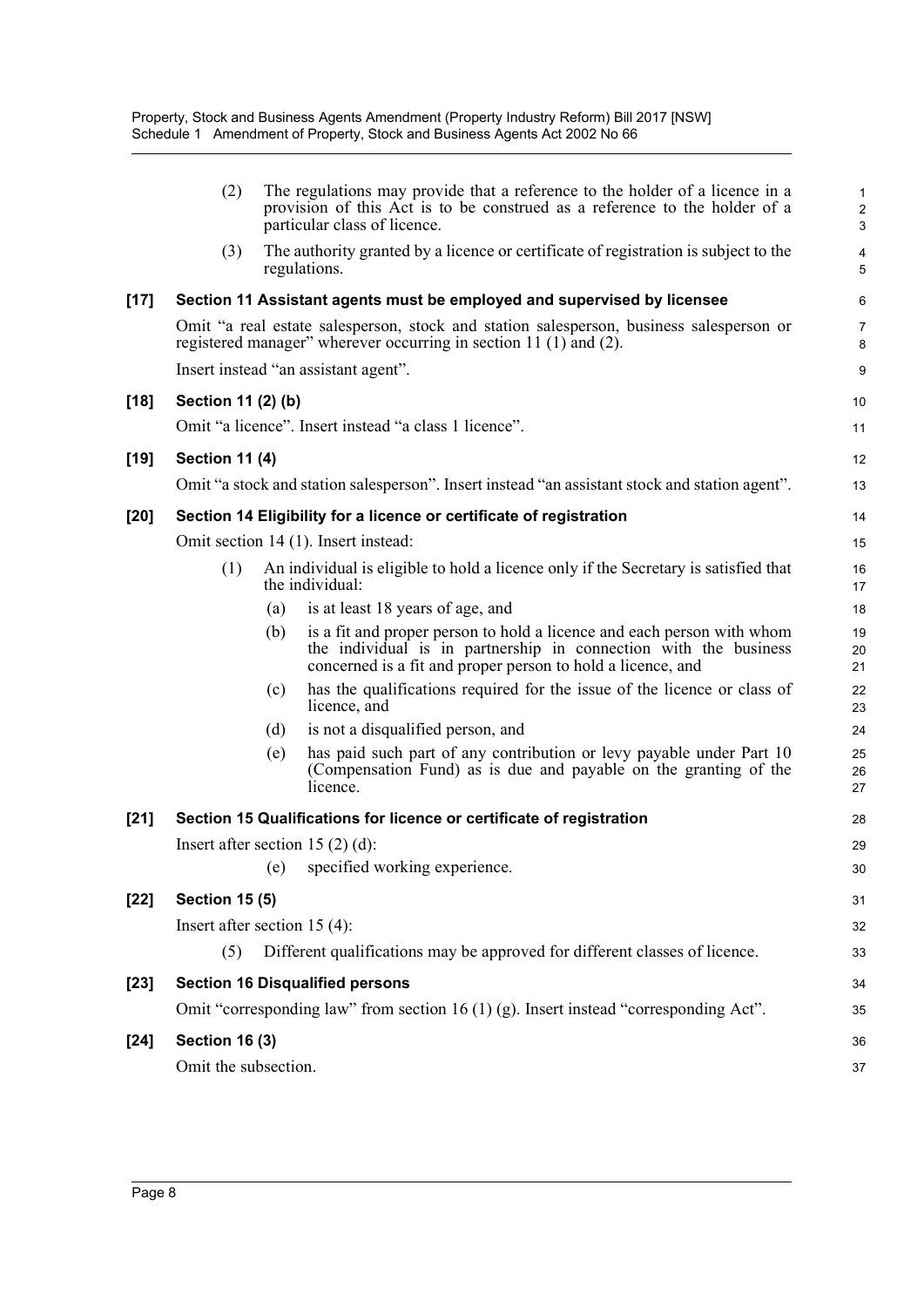Property, Stock and Business Agents Amendment (Property Industry Reform) Bill 2017 [NSW] Schedule 1 Amendment of Property, Stock and Business Agents Act 2002 No 66

| $[25]$ |                                                                                                                          |                              |     |       | Section 17 Application of Licensing and Registration (Uniform Procedures) Act 2002                                                                                                                                                                                     | 1                    |  |
|--------|--------------------------------------------------------------------------------------------------------------------------|------------------------------|-----|-------|------------------------------------------------------------------------------------------------------------------------------------------------------------------------------------------------------------------------------------------------------------------------|----------------------|--|
|        |                                                                                                                          |                              |     |       | Omit section 17 (1). Insert instead:                                                                                                                                                                                                                                   | $\overline{2}$       |  |
|        |                                                                                                                          | (1)                          |     |       | The Secretary may grant the following licences and certificates of registration<br>for the purposes of this Act:                                                                                                                                                       | 3<br>4               |  |
|        |                                                                                                                          |                              | (a) |       | real estate agents' licences,                                                                                                                                                                                                                                          | 5                    |  |
|        |                                                                                                                          |                              | (b) |       | stock and station agents' licences,                                                                                                                                                                                                                                    | 6                    |  |
|        |                                                                                                                          |                              | (c) |       | strata managing agents' licences,                                                                                                                                                                                                                                      | $\overline{7}$       |  |
|        |                                                                                                                          |                              | (d) |       | corporation licences,                                                                                                                                                                                                                                                  | 8                    |  |
|        |                                                                                                                          |                              | (e) |       | certificates of registration as an assistant real estate agent,                                                                                                                                                                                                        | 9                    |  |
|        |                                                                                                                          |                              | (f) |       | certificates of registration as an assistant stock and station agent,                                                                                                                                                                                                  | 10                   |  |
|        |                                                                                                                          |                              | (g) |       | certificates of registration as an assistant strata managing agent.                                                                                                                                                                                                    | 11                   |  |
|        |                                                                                                                          | (1A)                         |     |       | A licence (other than a corporation licence) may be granted as a class 1 licence<br>or a class 2 licence.                                                                                                                                                              | 12<br>13             |  |
| $[26]$ |                                                                                                                          |                              |     |       | <b>Section 20 Conditions-general</b>                                                                                                                                                                                                                                   | 14                   |  |
|        |                                                                                                                          |                              |     |       | Omit "a licensee or holder of a certificate of registration" from section 20 (c).                                                                                                                                                                                      | 15                   |  |
|        |                                                                                                                          | Insert instead "the holder". |     |       |                                                                                                                                                                                                                                                                        | 16                   |  |
| $[27]$ |                                                                                                                          | Section 20 (d)               |     |       |                                                                                                                                                                                                                                                                        | 17                   |  |
|        | Omit the paragraph and the note to the section. Insert instead:                                                          |                              |     |       |                                                                                                                                                                                                                                                                        |                      |  |
|        |                                                                                                                          |                              | (d) |       | a condition prohibiting the holder:                                                                                                                                                                                                                                    | 19                   |  |
|        |                                                                                                                          |                              |     | (i)   | from exercising specified functions, or                                                                                                                                                                                                                                | 20                   |  |
|        |                                                                                                                          |                              |     | (ii)  | from exercising functions in relation to specified activities, or                                                                                                                                                                                                      | 21                   |  |
|        |                                                                                                                          |                              |     | (iii) | from exercising functions other than specified functions, or                                                                                                                                                                                                           | 22                   |  |
|        |                                                                                                                          |                              |     | (iv)  | from exercising functions except in relation to specified<br>activities.                                                                                                                                                                                               | 23<br>24             |  |
| $[28]$ |                                                                                                                          | registered managers          |     |       | Section 23 Special conditions for on-site residential property managers and                                                                                                                                                                                            | 25<br>26             |  |
|        |                                                                                                                          | Omit the section.            |     |       |                                                                                                                                                                                                                                                                        | 27                   |  |
| $[29]$ |                                                                                                                          | <b>Section 25 Duration</b>   |     |       |                                                                                                                                                                                                                                                                        | 28                   |  |
|        |                                                                                                                          |                              |     |       |                                                                                                                                                                                                                                                                        | 29                   |  |
|        | Omit "1 year" from section 25 (1).<br>Insert instead "the period specified in it (being a period of 1 year or 5 years)". |                              |     |       |                                                                                                                                                                                                                                                                        |                      |  |
| $[30]$ |                                                                                                                          | <b>Section 31</b>            |     |       |                                                                                                                                                                                                                                                                        | 31                   |  |
|        |                                                                                                                          |                              |     |       | Omit the section. Insert instead:                                                                                                                                                                                                                                      | 32                   |  |
|        | 31                                                                                                                       |                              |     |       | Holder of class 1 licence to be in charge of business                                                                                                                                                                                                                  | 33                   |  |
|        |                                                                                                                          | (1)                          |     |       | An individual who carries on business under a licence other than a class 1<br>licence must employ an individual (who holds a class 1 licence of a kind that<br>would authorise the employed individual to carry on that business) to be in<br>charge of that business. | 34<br>35<br>36<br>37 |  |
|        |                                                                                                                          | (2)                          |     |       | A corporation that holds a corporation licence must employ an individual (who<br>holds a class 1 licence of a kind that would authorise the individual to carry on<br>that business) to be in charge of that business.                                                 | 38<br>39<br>40       |  |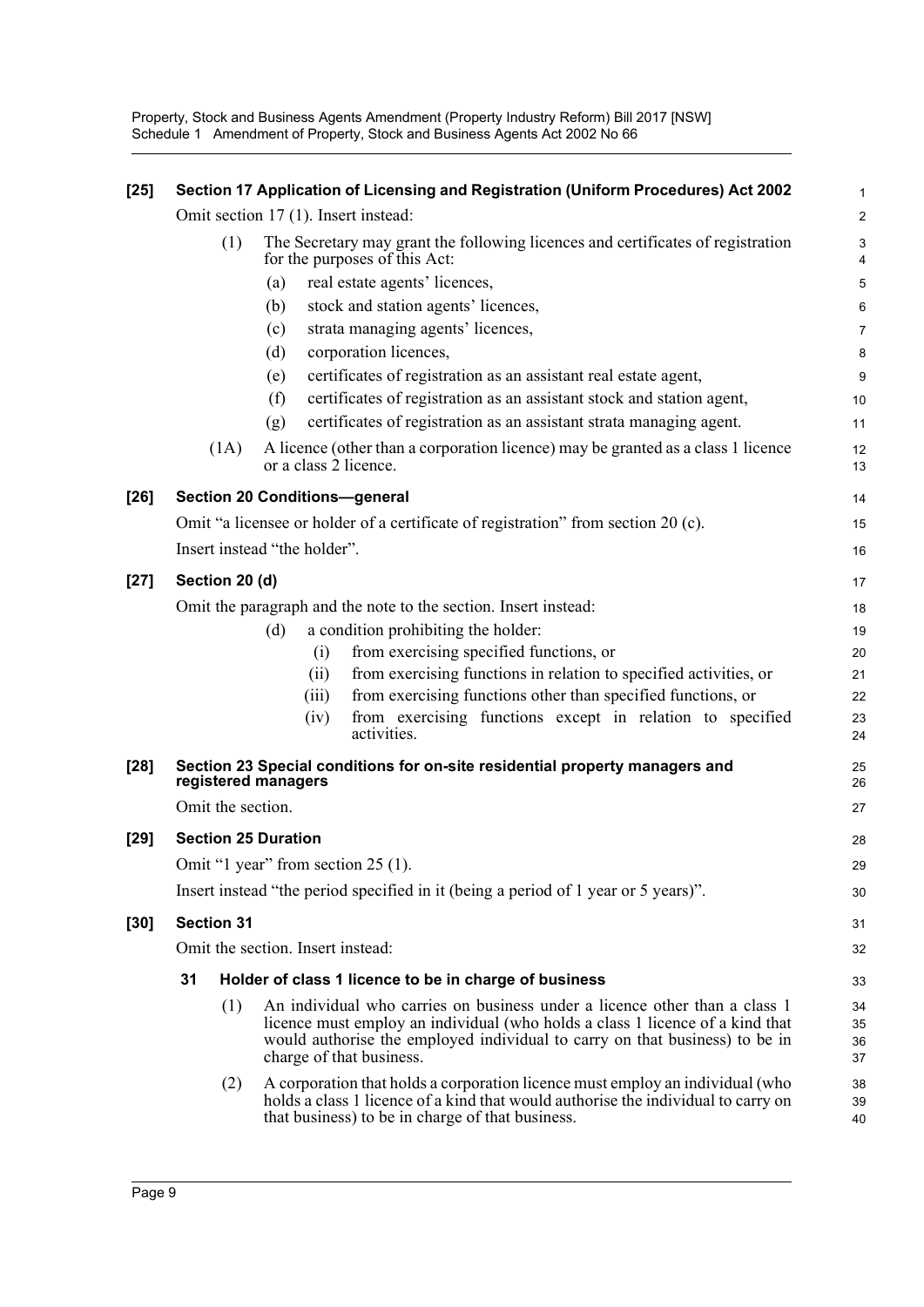|      | (3) |            | An individual or corporation that employs the holder of a class 1 licence in<br>accordance with this section must notify the Secretary of the following within<br>5 business days:                                                                                                                     | $\mathbf{1}$<br>$\overline{2}$<br>3 |
|------|-----|------------|--------------------------------------------------------------------------------------------------------------------------------------------------------------------------------------------------------------------------------------------------------------------------------------------------------|-------------------------------------|
|      |     | (a)        | the name and licence number of the holder,                                                                                                                                                                                                                                                             | $\overline{\mathbf{4}}$             |
|      |     | (b)        | the address of each place of business at which the holder will discharge<br>the holder's duties as a licensee in charge of the business.                                                                                                                                                               | $\,$ 5 $\,$<br>6                    |
|      | (4) |            | The holder of a class 1 licence who is employed in accordance with this section<br>to be in charge of a business must not exercise functions or provide services<br>on behalf of 2 or more licensees (whether corporations or individuals) unless<br>those licensees are in partnership.               | $\overline{7}$<br>8<br>9<br>10      |
|      | (5) | exemption. | The Secretary may grant a person an exemption from a provision of this<br>section. The exemption may be granted unconditionally or subject to<br>conditions. The Secretary may at any time by notice in writing to a person<br>granted an exemption revoke the exemption or vary the conditions of the | 11<br>12<br>13<br>14<br>15          |
|      | (6) |            | The regulations may specify the matters to be taken into account by the<br>Secretary in considering whether to grant a person an exemption from a<br>provision of this section.                                                                                                                        | 16<br>17<br>18                      |
|      |     |            | Maximum penalty:                                                                                                                                                                                                                                                                                       | 19                                  |
|      |     | (a)<br>(b) | 200 penalty units in the case of a corporation, or<br>100 penalty units in any other case.                                                                                                                                                                                                             | 20                                  |
|      |     |            |                                                                                                                                                                                                                                                                                                        | 21                                  |
| [31] |     |            | Section 33 Licensee not to share commission with certain persons                                                                                                                                                                                                                                       | 22                                  |
|      |     |            | Omit the definition of <i>corresponding Act</i> from section 33 (2).                                                                                                                                                                                                                                   | 23                                  |
| [32] |     |            | Section 42 Licensee to keep records of persons employed as assistant agents                                                                                                                                                                                                                            | 24                                  |
|      |     |            | Omit "a real estate salesperson, stock and station salesperson, business salesperson or<br>registered manager" from section 42 (1).                                                                                                                                                                    | 25<br>26                            |
|      |     |            | Insert instead "an assistant agent".                                                                                                                                                                                                                                                                   | 27                                  |
| [33] |     |            | Section 47 Duty of disclosure to client and prospective buyer of land                                                                                                                                                                                                                                  | 28                                  |
|      |     |            | Omit "a real estate salesperson" wherever occurring in paragraph (b) of the definitions of<br><i>buyer's agent and seller's agent in section 47 (3).</i>                                                                                                                                               | 29<br>30                            |
|      |     |            | Insert instead "an assistant real estate agent".                                                                                                                                                                                                                                                       | 31                                  |
| [34] |     |            | Section 49 Restrictions on licensee obtaining beneficial interest in property                                                                                                                                                                                                                          | 32                                  |
|      |     |            | Omit "A real estate salesperson" from section 49 (2).                                                                                                                                                                                                                                                  | 33                                  |
|      |     |            | Insert instead "An assistant real estate agent".                                                                                                                                                                                                                                                       | 34                                  |
| [35] |     |            | Section 52 Misrepresentation by licensee or registered person                                                                                                                                                                                                                                          | 35                                  |
|      |     |            | Omit section 52 (1). Insert instead:                                                                                                                                                                                                                                                                   | 36                                  |
|      | (1) |            | A person (the <i>agent</i> ) who is exercising or performing any function as a<br>licensee or registered person must not induce any other person to enter into any<br>contract or arrangement by:                                                                                                      | 37<br>38<br>39                      |
|      |     | (a)        | any statement, representation or promise that is false, misleading or<br>deceptive (whether to the knowledge of the agent or not), or                                                                                                                                                                  | 40<br>41                            |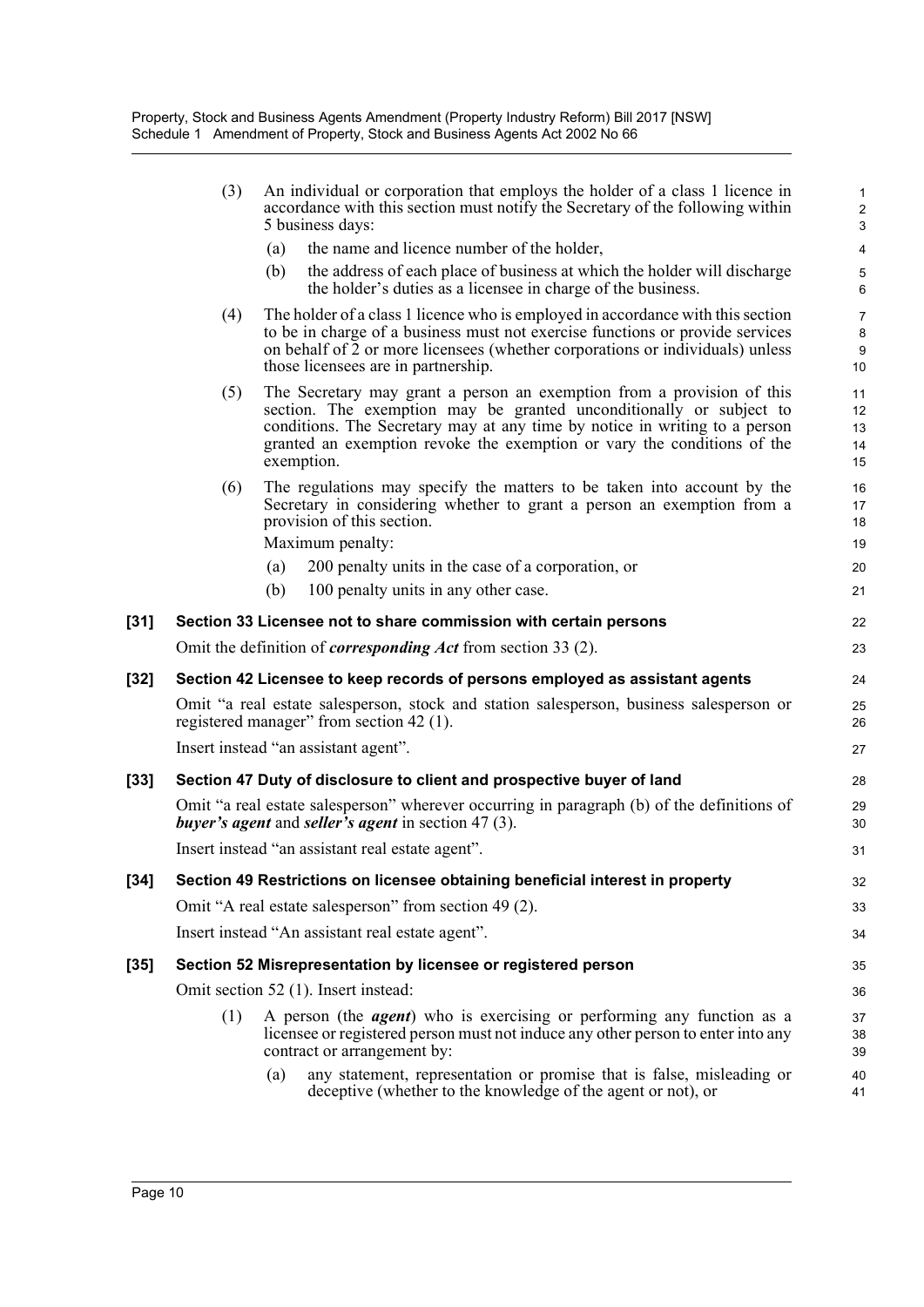|        |     |                        | (b)       | any failure to disclose a material fact of a kind prescribed by the<br>regulations (whether intended or not) that the agent knows or ought<br>reasonably to know.                                                                                                                                                                                                                                                                                                                         | 1<br>$\overline{\mathbf{c}}$<br>3 |
|--------|-----|------------------------|-----------|-------------------------------------------------------------------------------------------------------------------------------------------------------------------------------------------------------------------------------------------------------------------------------------------------------------------------------------------------------------------------------------------------------------------------------------------------------------------------------------------|-----------------------------------|
|        |     |                        |           | Maximum penalty: 200 penalty units.                                                                                                                                                                                                                                                                                                                                                                                                                                                       | 4                                 |
| $[36]$ |     | Part 3, Division 7     |           |                                                                                                                                                                                                                                                                                                                                                                                                                                                                                           | 5                                 |
|        |     |                        |           | Insert after Division 6 of Part 3:                                                                                                                                                                                                                                                                                                                                                                                                                                                        | 6                                 |
|        |     | <b>Division 7</b>      |           | Gifts                                                                                                                                                                                                                                                                                                                                                                                                                                                                                     | 7                                 |
|        | 53F |                        |           | Licensees and certificate holders not to receive certain gifts or benefits                                                                                                                                                                                                                                                                                                                                                                                                                | 8                                 |
|        |     | (1)                    | interest. | The holder of a licence or a certificate of registration must not request or<br>accept a gift or other benefit for the holder or for some other person in<br>circumstances that may reasonably be considered to give rise to a conflict of                                                                                                                                                                                                                                                | 9<br>10<br>11<br>12               |
|        |     |                        |           | Maximum penalty: 20 penalty units.                                                                                                                                                                                                                                                                                                                                                                                                                                                        | 13                                |
|        |     | (2)                    |           | This section does not apply to the following:                                                                                                                                                                                                                                                                                                                                                                                                                                             | 14                                |
|        |     |                        | (a)       | anything provided by the employer of the holder,                                                                                                                                                                                                                                                                                                                                                                                                                                          | 15                                |
|        |     |                        | (b)       | anything provided in accordance with the terms of an agency agreement<br>or from a client as a gift in gratitude for services provided under an<br>agency agreement,                                                                                                                                                                                                                                                                                                                      | 16<br>17<br>18                    |
|        |     |                        | (c)       | anything of a kind prescribed by the regulations for the purposes of this<br>section,                                                                                                                                                                                                                                                                                                                                                                                                     | 19<br>20                          |
|        |     |                        | (d)       | anything that has a value that is less than an amount prescribed by the<br>regulations for the purposes of this section.                                                                                                                                                                                                                                                                                                                                                                  | 21<br>22                          |
|        |     | (3)                    |           | This section does not apply to the requesting or accepting of a gift or other<br>benefit by a strata managing agent (within the meaning of the Strata Schemes<br>Management Act 2015) in connection with the provision of services as a strata<br>managing agent or the exercise of functions as a strata managing agent.<br>Note. See section 57 of the Strata Schemes Management Act 2015 for an offence<br>relating to the requesting or accepting of gifts by strata managing agents. | 23<br>24<br>25<br>26<br>27<br>28  |
|        |     | (4)                    |           | In this section:                                                                                                                                                                                                                                                                                                                                                                                                                                                                          | 29                                |
|        |     |                        |           | <i>gift</i> has the same meaning as it has in Part 6 of the <i>Election Funding</i> ,<br>Expenditure and Disclosures Act 1981.                                                                                                                                                                                                                                                                                                                                                            | 30<br>31                          |
| [37]   |     |                        |           | <b>Section 103 Licensee's records</b>                                                                                                                                                                                                                                                                                                                                                                                                                                                     | 32                                |
|        |     |                        |           | Omit ", or on which a community managing agent operates on behalf of an association<br>constituted under the <i>Community Land Development Act 1989</i> " from section 103 (3).                                                                                                                                                                                                                                                                                                           | 33<br>34                          |
|        |     |                        |           | Insert instead "or an association".                                                                                                                                                                                                                                                                                                                                                                                                                                                       | 35                                |
| $[38]$ |     |                        |           | Section 109 Additional requirements for strata managing agents                                                                                                                                                                                                                                                                                                                                                                                                                            | 36                                |
|        |     |                        |           | Omit "or community managing agent" wherever occurring in section 109 (1).                                                                                                                                                                                                                                                                                                                                                                                                                 | 37                                |
| $[39]$ |     | <b>Section 109 (3)</b> |           |                                                                                                                                                                                                                                                                                                                                                                                                                                                                                           | 38                                |
|        |     | Omit the subsection.   |           |                                                                                                                                                                                                                                                                                                                                                                                                                                                                                           | 39                                |
| $[40]$ |     |                        |           | Section 111 Requirement for audit                                                                                                                                                                                                                                                                                                                                                                                                                                                         | 40                                |
|        |     |                        |           | Omit section 111 (1) (b). Insert instead:                                                                                                                                                                                                                                                                                                                                                                                                                                                 | 41                                |
|        |     |                        | (b)       | lodge the report with the Secretary.                                                                                                                                                                                                                                                                                                                                                                                                                                                      | 42                                |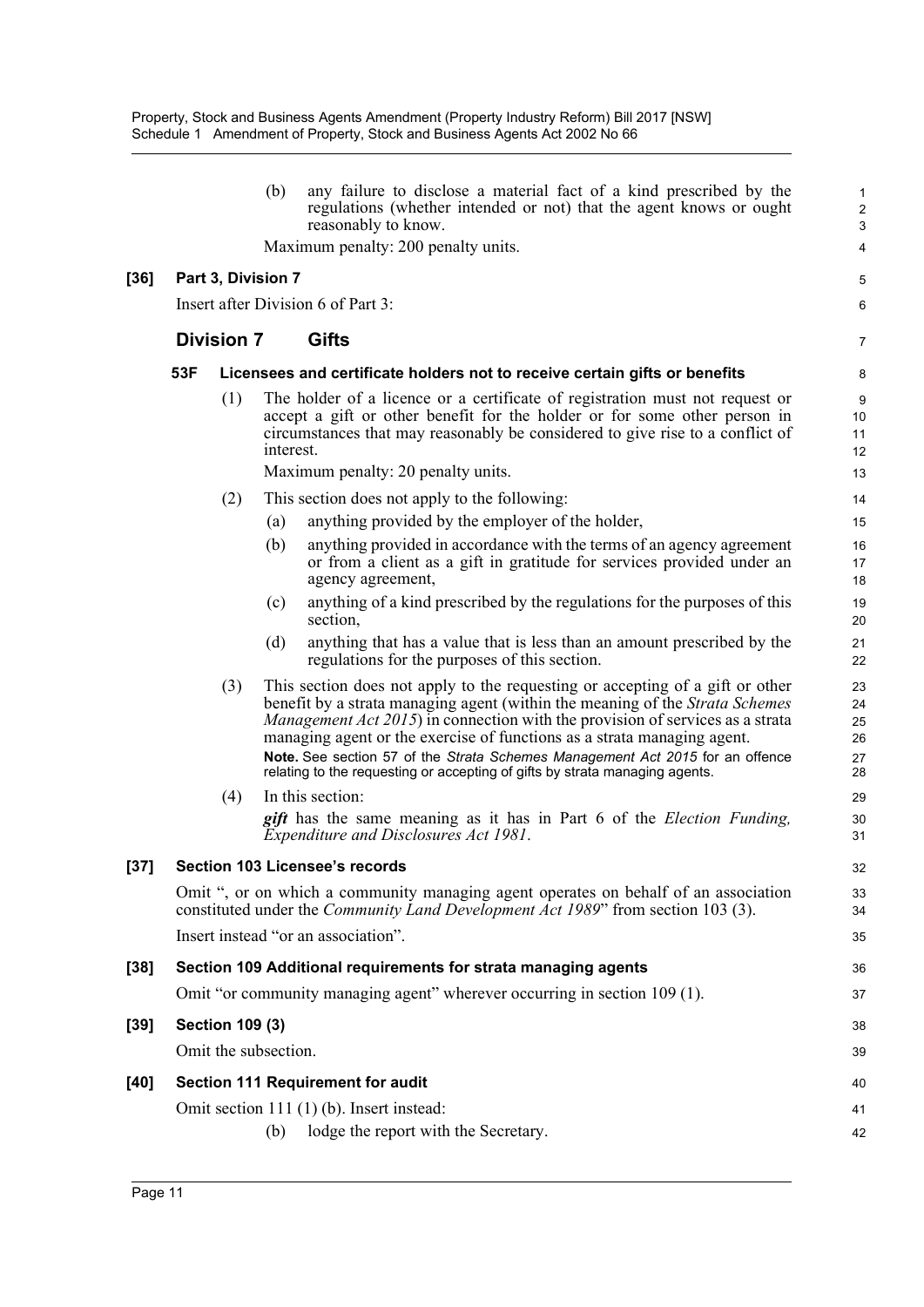Property, Stock and Business Agents Amendment (Property Industry Reform) Bill 2017 [NSW] Schedule 1 Amendment of Property, Stock and Business Agents Act 2002 No 66

#### **[41] Section 196 Power to suspend licence or certificate of registration when show cause** 1 **notice served** 2

Omit section 196 (3). Insert instead: 3

- A suspension under this section may not be imposed for a period of more than 4 60 days after the show cause notice is served unless: 5
	- (a) the suspension relates to a failure to lodge an audit report in 6 contravention of section 111 (1) (b)—in which case the suspension may be imposed until the audit report is lodged, or 8

7

11 10

15

30

(b) the Secretary considers that the grounds for disciplinary action to which 9 the suspension relates are serious—in which case the suspension may be imposed for the period that the Secretary reasonably requires to investigate the matter. 12

#### **[42] Section 196 (4)** 13

Insert "but must afford a person an opportunity to be heard as soon as reasonably 14 practicable after imposing a suspension under subsection (3) (b) for a period of more than 60 days" after "section". 16

#### **[43] Schedule 1, heading** 17

Omit "**and transitional**". Insert instead "**, transitional and other**". 18

#### **[44] Schedule 1** 19

Insert after Part 5: 20

### **Part 6 Provisions consequent on enactment of Property,**  $_{21}$ **Stock and Business Agents Amendment (Property** 22 **Industry Reform) Act 2017** 23

#### **30 Definition** 24

In this Part: 25

*amending Act* means the *Property, Stock and Business Agents Amendment* 26 *(Property Industry Reform) Act 2017*. 27

#### **31 Recovery proceedings for services performed** 28

Section 8 (2), as in force immediately before its substitution by the amending 29 Act, continues to apply in respect of proceedings in relation to services to which that subsection relates that were performed before that substitution.  $\frac{31}{2}$ 

#### **32 Existing licences and certificates of registration—consequences of renaming** 32 **certain certificates of registration** 33

- (1) On the substitution of section 17 (1) by the amending Act: 34
	- (a) a certificate of registration as a real estate salesperson is taken to be a 35 certificate of registration as an assistant real estate agent, and 36
	- (b) a certificate of registration as a stock and station salesperson is taken to 37 be a certificate of registration as an assistant stock and station agent, and 38
	- (c) a certificate of registration as a registered manager is taken to be a 39 certificate of registration as an assistant strata managing agent. 40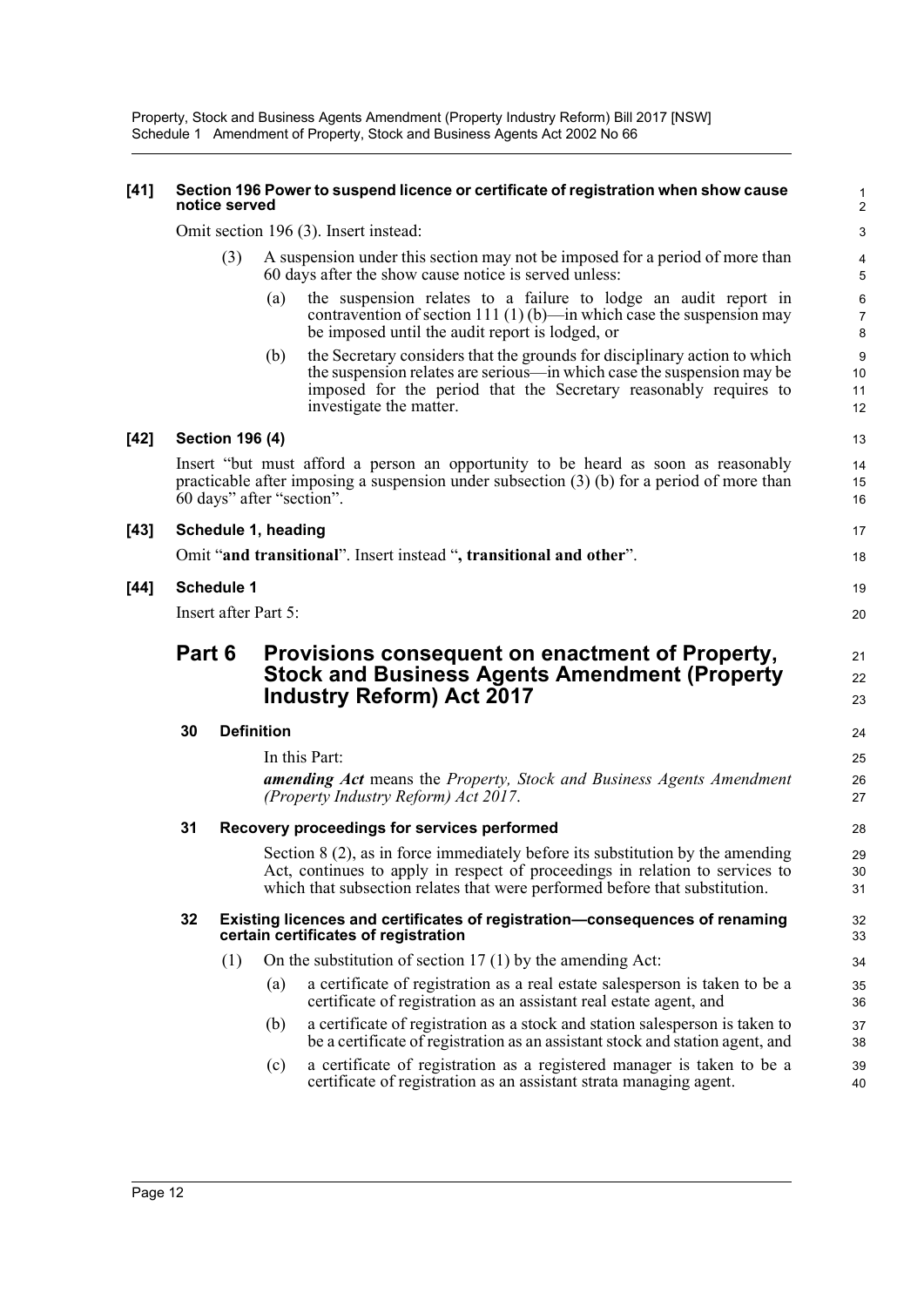(2) Nothing in this clause affects any condition to which a certificate of 1 registration is subject on that substitution or the duration for which any such certificate remains in force. 3

2

10 9

14 13

18 17

22 21

37

42 41 40

46 45

49

#### **33 Existing licences and certificates of registration—consequences of merger of** 4 **business agents, on-site residential property managers and real estate agents** 5 **into single class of real estate agents** 6 **6**

- (1) On the substitution of section 17 (1) by the amending Act: 7
	- (a) the holder of a business agent's licence is taken to hold a real estate 8 agent's class 2 licence that is subject to a condition that the holder exercise no real estate agent functions other than business agent functions, and 11
	- (b) the holder of an on-site residential property manager's licence is taken 12 to hold a real estate agent's class 2 licence that is subject to a condition that the holder exercise no real estate agent functions other than on-site residential property manager functions, and 15
	- (c) the holder of a real estate agent's licence is taken to hold a real estate 16 agent's class 2 licence that is subject to a condition that the holder exercise no real estate agent functions other than real estate sale or leasing functions or on-site residential property manager functions, and 19
	- (d) the holder of a certificate of registration as a business salesperson is 20 taken to hold a certificate of registration as an assistant real estate agent that is subject to a condition that the holder exercise no real estate agent functions other than business agent functions, and 23
	- (e) the holder of a certificate of registration that is taken (because of 24 clause 32 (1) (a)) to be a certificate of registration as an assistant real estate agent is taken to hold that certificate subject to a condition that the holder exercise no real estate agent functions other than real estate sale or leasing functions or on-site residential property manager functions, and 29
	- (f) the holder of a certificate of registration as a registered manager who is  $\qquad \qquad$  30 employed by the holder of an on-site residential property manager's licence is taken to hold a certificate of registration as an assistant real estate agent that is subject to a condition that the holder exercise no real estate agent functions other than on-site residential property manager functions. 35
- (2) If a person holds more than 1 licence or certificate of registration, only the 36 licence or certificate of registration referred to in this clause is affected by any condition imposed by this clause. 38
- (3) The Secretary may, by notice in writing to the holder of a licence or certificate 39 of registration, remove or modify a condition imposed by this clause in order to permit the person to exercise more real estate agent functions but only if the Secretary is satisfied the person is eligible and qualified to exercise those functions. 43
- (4) The Secretary may, by notice in writing to a person who, because of this 44 clause, holds more than 1 real estate agent's licence or certificate of registration as an assistant real estate agent, merge those licences or certificates into a single licence or certificate. 47
- (5) Nothing in this clause prevents a person from exercising a function that the 48 person was lawfully authorised to exercise immediately before the commencement of this clause. 50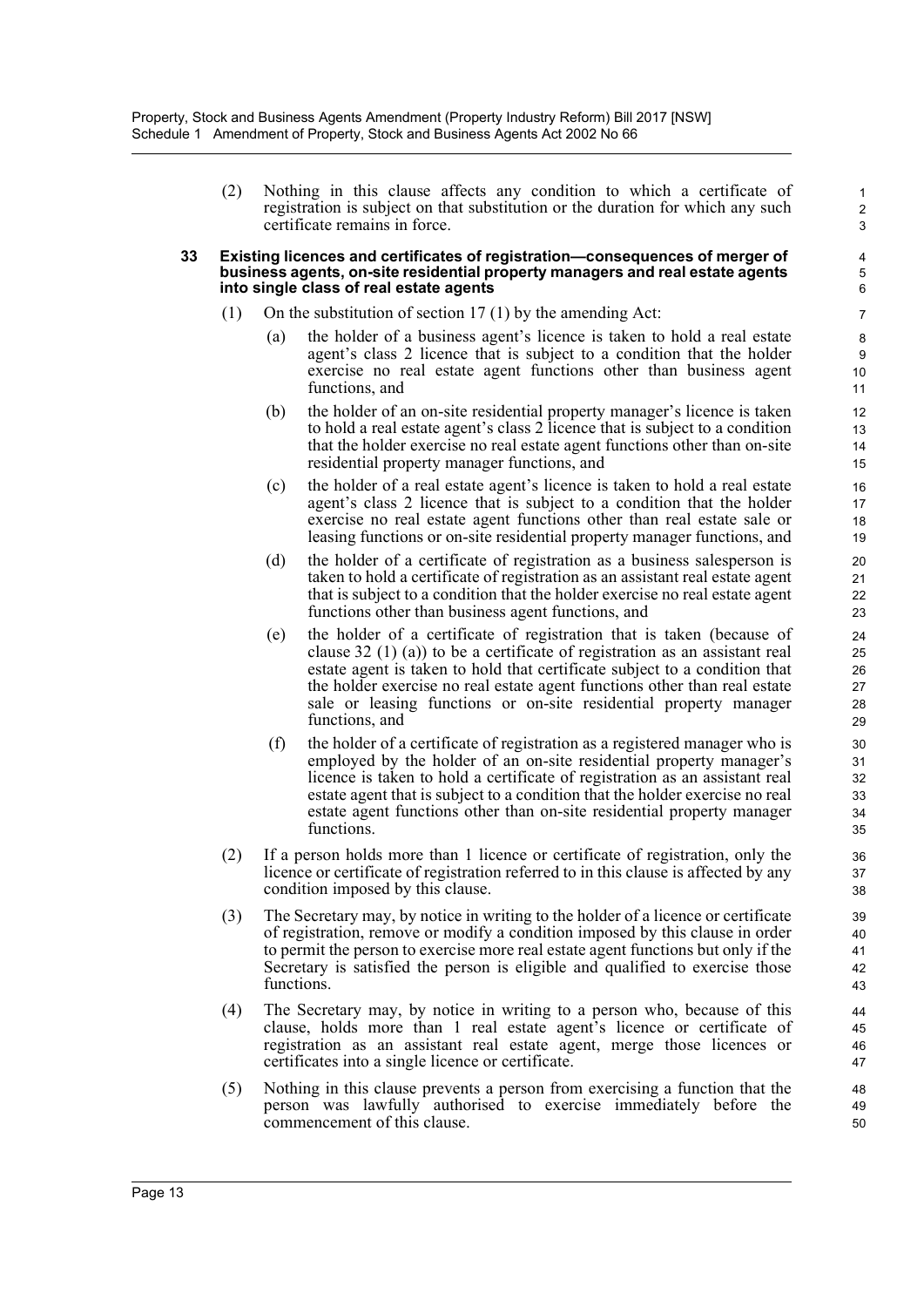#### **34 Requirement for audit** 1

Section 111 (1) (b), as substituted by the amending Act, applies only to an 2 auditor's report completed after that amendment. 3

#### **35 Suspension of licence or certificate of registration** 4

Section 196 (3) as substituted by the amending Act extends to permit the 5 suspension of a licence or certificate of registration for more than 60 days even if the grounds for that suspension occurred before that substitution. 7

6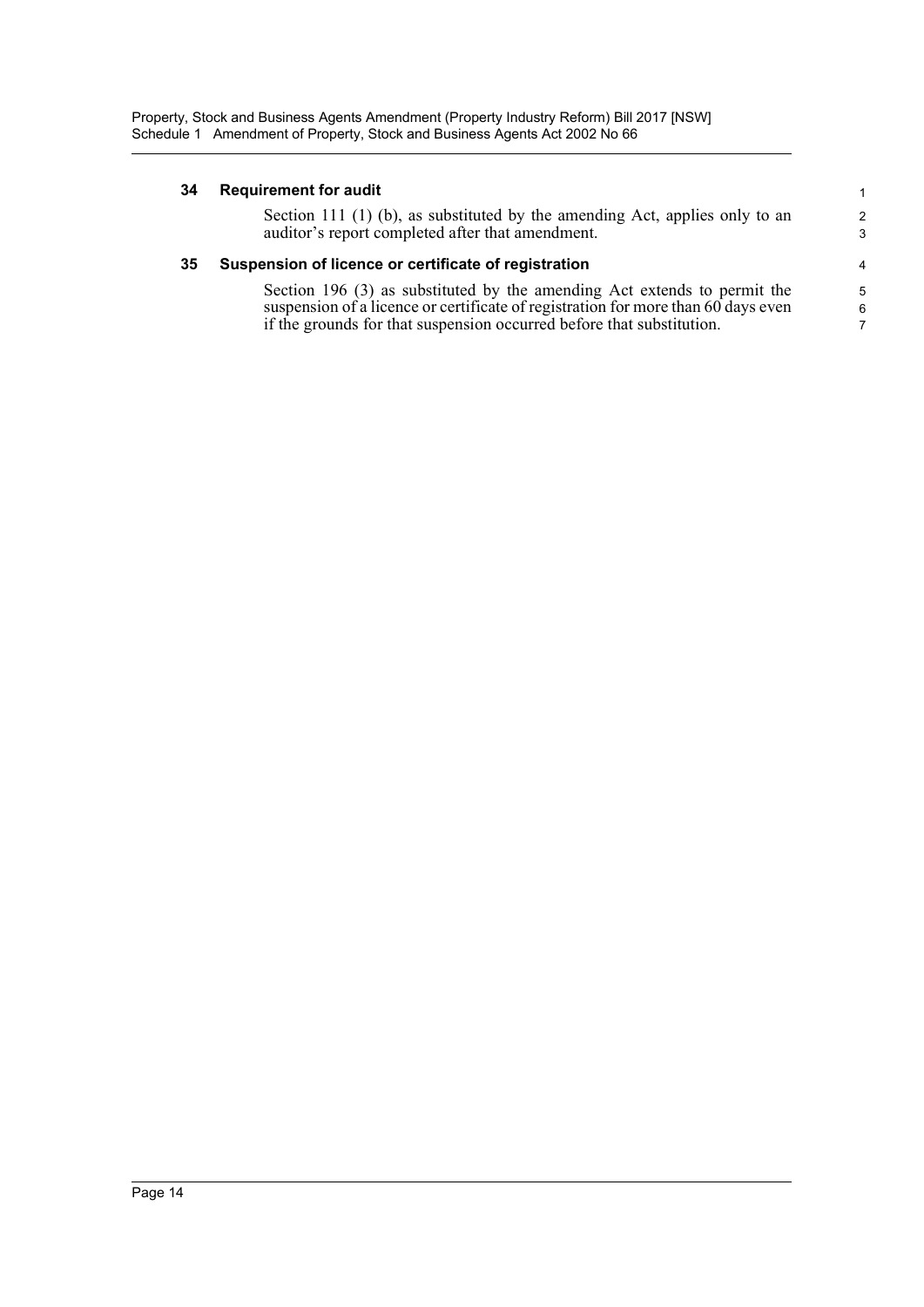<span id="page-18-0"></span>

|       | <b>Schedule 2</b>               | <b>Consequential amendments to other Acts</b>                                                                                                                                    | 1                   |
|-------|---------------------------------|----------------------------------------------------------------------------------------------------------------------------------------------------------------------------------|---------------------|
| 2.1   |                                 | Agricultural Livestock (Disease Control Funding) Act 1998 No 139                                                                                                                 | $\overline{a}$      |
|       | <b>Section 3 Definitions</b>    |                                                                                                                                                                                  | 3                   |
|       |                                 | Omit "stock and station salesperson within the meaning of the Property, Stock and Business<br>Agents Act 2002" from paragraph (a) of the definition of <b>collection agent</b> . | 4<br>5              |
|       | Stock Agents Act 2002".         | Insert instead "assistant stock and station agent within the meaning of the <i>Property and</i>                                                                                  | 6<br>$\overline{7}$ |
| 2.2   |                                 | Civil and Administrative Tribunal Act 2013 No 2                                                                                                                                  | 8                   |
|       |                                 | Schedules 4, clause 3 (1) and 5, clause 4 (2)                                                                                                                                    | 9                   |
|       |                                 | Omit "Property, Stock and Business Agents Act 2002" wherever occurring.                                                                                                          | 10                  |
|       |                                 | Insert instead " <i>Property and Stock Agents Act 2002</i> ".                                                                                                                    | 11                  |
| 2.3   |                                 | Civil Procedure Act 2005 No 28                                                                                                                                                   | 12                  |
|       | <b>Section 122A Definitions</b> |                                                                                                                                                                                  | 13                  |
|       | agent and trust account.        | Omit "Property, Stock and Business Agents Act 2002" from the definitions of real estate                                                                                          | 14<br>15            |
|       |                                 | Insert instead "Property and Stock Agents Act 2002".                                                                                                                             | 16                  |
| 2.4   |                                 | <b>Community Land Management Act 1989 No 202</b>                                                                                                                                 | 17                  |
|       | <b>Section 3 Definitions</b>    |                                                                                                                                                                                  | 18                  |
|       |                                 | Omit "Property, Stock and Business Agents Act 2002, the community managing agent"<br>from the definition of <i>managing agent</i> in section $3(1)$ .                            | 19<br>20            |
|       |                                 | Insert instead "Property and Stock Agents Act 2002, the strata managing agent".                                                                                                  | 21                  |
| 2.5   |                                 | <b>Conveyancers Licensing Act 2003 No 3</b>                                                                                                                                      | 22                  |
| [1]   |                                 | Sections 3 (definitions of "Compensation Fund or Fund" and "Statutory Interest<br>Account"), 10 (1) (q) and (q1), 27 (3), 54 (3), 57, 93 (1) (c) and 105 (2) (c)                 | 23<br>24            |
|       |                                 | Omit "Property, Stock and Business Agents Act 2002" wherever occurring.                                                                                                          | 25                  |
|       |                                 | Insert instead "Property and Stock Agents Act 2002".                                                                                                                             | 26                  |
| $[2]$ | <b>Section 87 Definition</b>    |                                                                                                                                                                                  | 27                  |
|       |                                 | Omit the definition of PSBA Act. Insert instead:                                                                                                                                 | 28                  |
|       |                                 | PASA Act means the Property and Stock Agents Act 2002.                                                                                                                           | 29                  |
| $[3]$ | Sections 88 and 89              |                                                                                                                                                                                  | 30                  |
|       |                                 | Omit "PSBA Act". wherever occurring. Insert instead "PASA Act".                                                                                                                  | 31                  |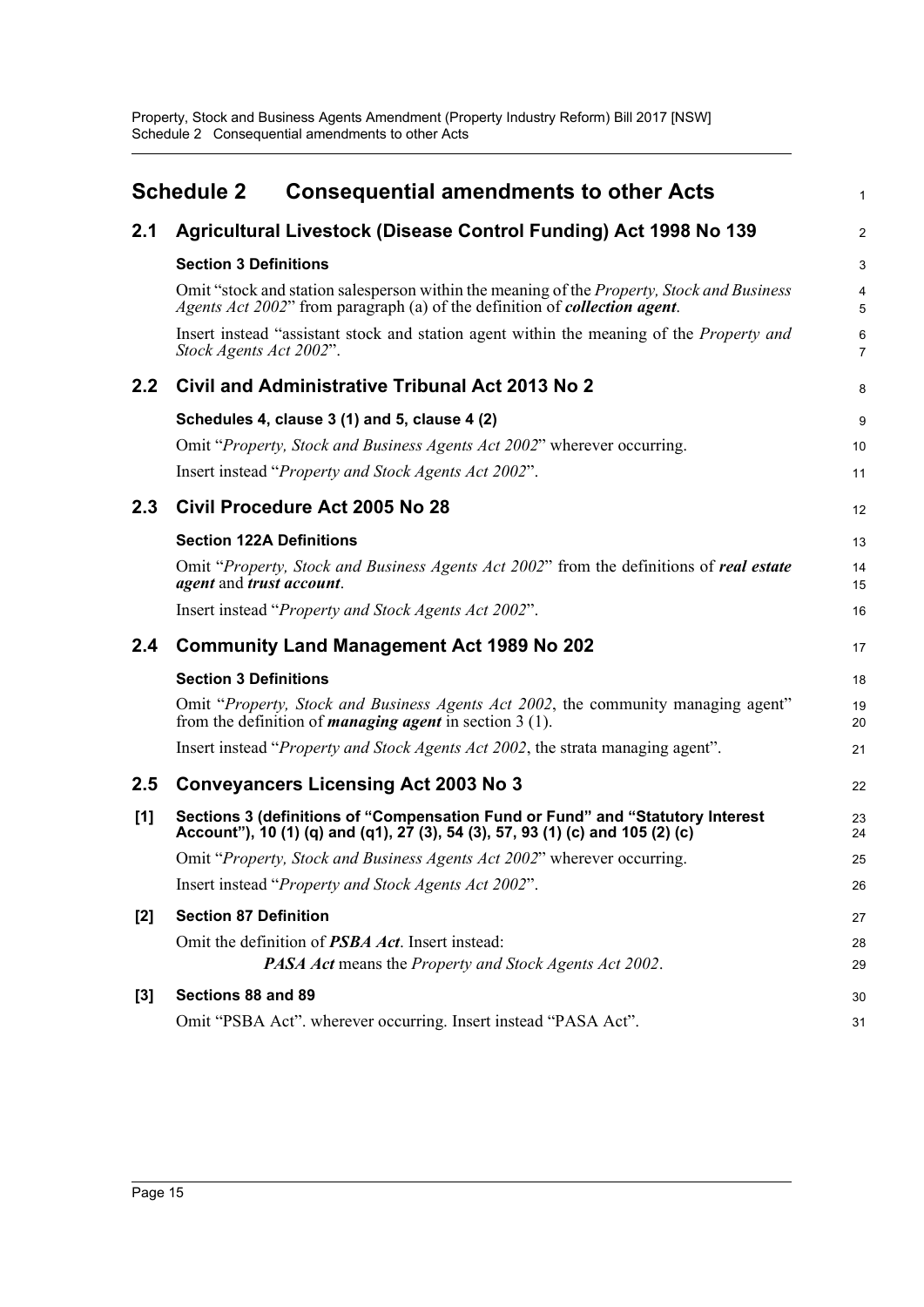Property, Stock and Business Agents Amendment (Property Industry Reform) Bill 2017 [NSW] Schedule 2 Consequential amendments to other Acts

| 2.6 | <b>Criminal Procedure Act 1986 No 209</b>                                                                                 | 1              |
|-----|---------------------------------------------------------------------------------------------------------------------------|----------------|
|     | Schedule 1 Indictable offences triable summarily                                                                          | $\overline{a}$ |
|     | Omit "Property, Stock and Business Agents Act 2002" wherever occurring in<br>clauses 23AAA in Table 1 and 10E in Table 2. | 3<br>4         |
|     | Insert instead " <i>Property and Stock Agents Act 2002</i> ".                                                             | 5              |
| 2.7 | Fair Trading Act 1987 No 68                                                                                               | 6              |
|     | Sections 25I (2) and 79S (6) (b)                                                                                          | 7              |
|     | Omit "Property, Stock and Business Agents Act 2002" wherever occurring.                                                   | 8              |
|     | Insert instead "Property and Stock Agents Act 2002".                                                                      | 9              |
| 2.8 | Fair Trading Amendment (Commercial Agents) Act 2016 No 52                                                                 | 10             |
|     | Schedule 1 Amendment of Fair Trading Act 1987 No 68                                                                       | 11             |
|     | Omit "Property, Stock and Business Agents Act 2002" from proposed section 60L (3) in<br>item $[1]$ .                      | 12<br>13       |
|     | Insert instead "Property and Stock Agents Act 2002".                                                                      | 14             |
| 2.9 | Law Enforcement (Powers and Responsibilities) Act 2002 No 103                                                             | 15             |
|     | <b>Schedule 2 Search warrants under other Acts</b>                                                                        | 16             |
|     | Omit "Property, Stock and Business Agents Act 2002".                                                                      | 17             |
|     | Insert instead "Property and Stock Agents Act 2002".                                                                      | 18             |
|     | 2.10 Licensing and Registration (Uniform Procedures) Act 2002 No 28                                                       | 19             |
| [1] | Schedule 1 Licences to which Part 2 of Act applies                                                                        | 20             |
|     | Omit the matter relating to the Property, Stock and Business Agents Act 2002.                                             | 21             |
|     | Insert instead:                                                                                                           | 22             |
|     | <b>Property and Stock Agents Act 2002</b>                                                                                 | 23             |
|     | section $17(1)(a)$ , real estate agent's licence                                                                          | 24             |
|     | section 17 (1) (b), stock and station agent's licence                                                                     | 25             |
|     | section $17(1)(c)$ , strata managing agent's licence                                                                      | 26             |
|     | section $17(1)(d)$ , corporation licence                                                                                  | 27             |
|     | section $17(1)$ (e), certificate of registration as an assistant real estate agent                                        | 28             |
|     | section $17(1)(f)$ , certificate of registration as an assistant stock and station agent                                  | 29             |
|     | section $17(1)(g)$ , certificate of registration as an assistant strata managing agent                                    | 30             |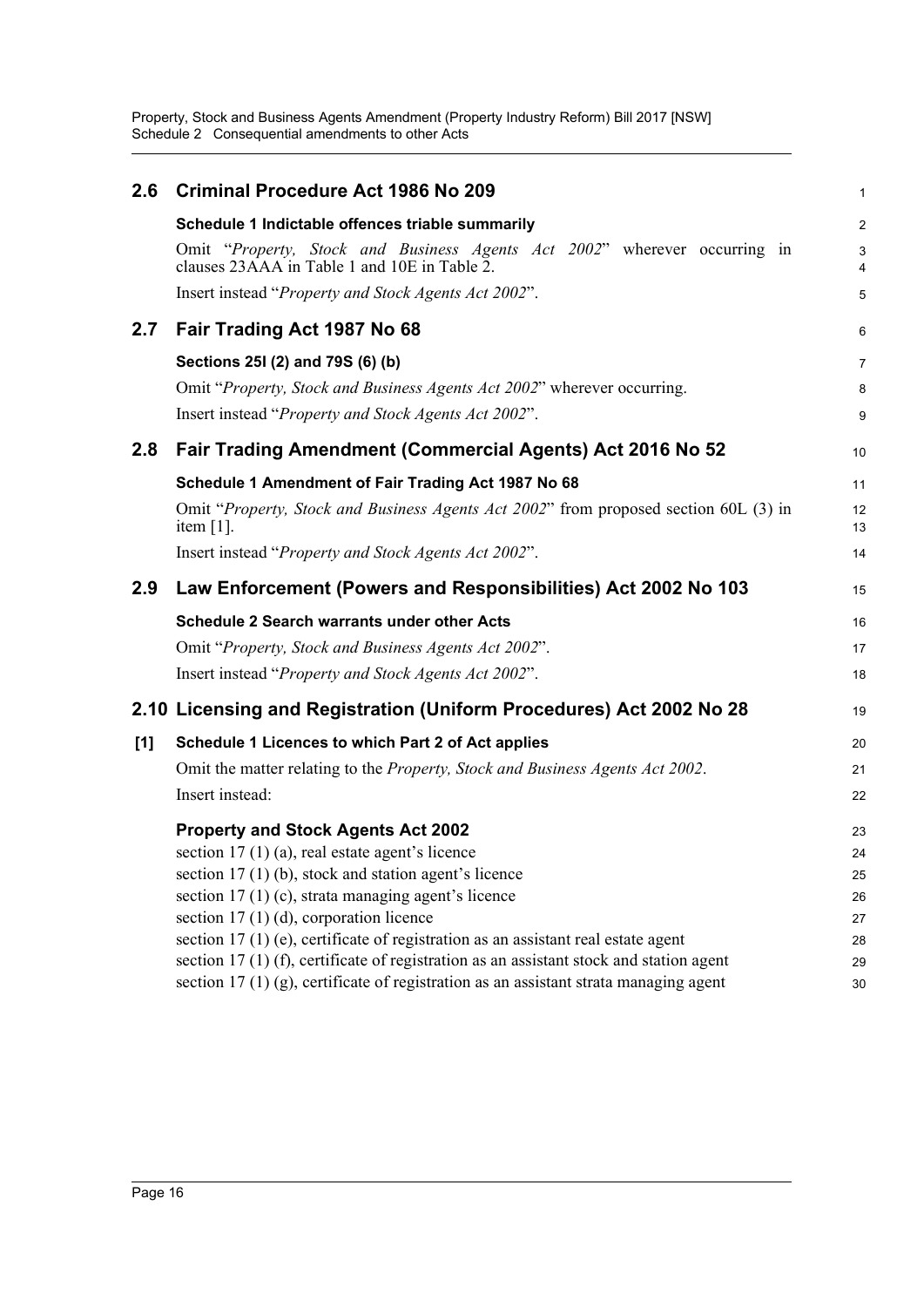Property, Stock and Business Agents Amendment (Property Industry Reform) Bill 2017 [NSW] Schedule 2 Consequential amendments to other Acts

| $[2]$ | Schedule 3A Licences and registration to which Part 4A of Act applies                                                                 | 1                       |
|-------|---------------------------------------------------------------------------------------------------------------------------------------|-------------------------|
|       | Omit the matter relating to the Property, Stock and Business Agents Act 2002.                                                         | $\overline{\mathbf{c}}$ |
|       | Insert instead:                                                                                                                       | 3                       |
|       | <b>Property and Stock Agents Act 2002</b>                                                                                             | 4                       |
|       | section $17(1)(a)$ , real estate agent's licence                                                                                      | 5                       |
|       | section $17(1)$ (b), stock and station agent's licence                                                                                | 6                       |
|       | section $17(1)(c)$ , strata managing agent's licence                                                                                  | 7                       |
|       | section $17(1)(d)$ , corporation licence<br>section 17 (1) (e), certificate of registration as an assistant real estate agent         | 8<br>9                  |
|       | section $17(1)$ (f), certificate of registration as an assistant stock and station agent                                              | 10                      |
|       | section $17(1)(g)$ , certificate of registration as an assistant strata managing agent                                                | 11                      |
|       | 2.11 Pawnbrokers and Second-hand Dealers Act 1996 No 13                                                                               | 12                      |
|       | Section 4 Restrictions on operation of this Act                                                                                       | 13                      |
|       | Omit "Property, Stock and Business Agents Act 2002" from section 4 (1).                                                               | 14                      |
|       | Insert instead "Property and Stock Agents Act 2002".                                                                                  | 15                      |
|       | 2.12 Residential (Land Lease) Communities Act 2013 No 97                                                                              | 16                      |
|       | Section 112 Appointing a selling agent                                                                                                | 17                      |
|       | Omit "Property, Stock and Business Agents Act 2002" from section 112 (4) (a).                                                         | 18                      |
|       | Insert instead "Property and Stock Agents Act 2002".                                                                                  | 19                      |
|       | 2.13 Residential Tenancies Act 2010 No 42                                                                                             | 20                      |
|       | <b>Section 3 Definitions</b>                                                                                                          | 21                      |
|       | Omit "Property, Stock and Business Agents Act 2002" from the note to the definition of<br><i>landlord's agent</i> in section $3(1)$ . | 22<br>23                |
|       | Insert instead "Property and Stock Agents Act 2002".                                                                                  | 24                      |
|       | 2.14 Retirement Villages Act 1999 No 81                                                                                               | 25                      |
|       | Sections 23 (3) (b), 168 (1), note and 202 (1)                                                                                        | 26                      |
|       | Omit "Property, Stock and Business Agents Act 2002" wherever occurring.                                                               | 27                      |
|       | Insert instead "Property and Stock Agents Act 2002".                                                                                  | 28                      |
|       | 2.15 Rice Marketing Act 1983 No 176                                                                                                   | 29                      |
|       | Section 52 Board may act as marketing agent                                                                                           | 30                      |
|       | Omit "Property, Stock and Business Agents Act 2002" from section 52 (3).                                                              | 31                      |
|       | Insert instead "Property and Stock Agents Act 2002".                                                                                  | 32                      |